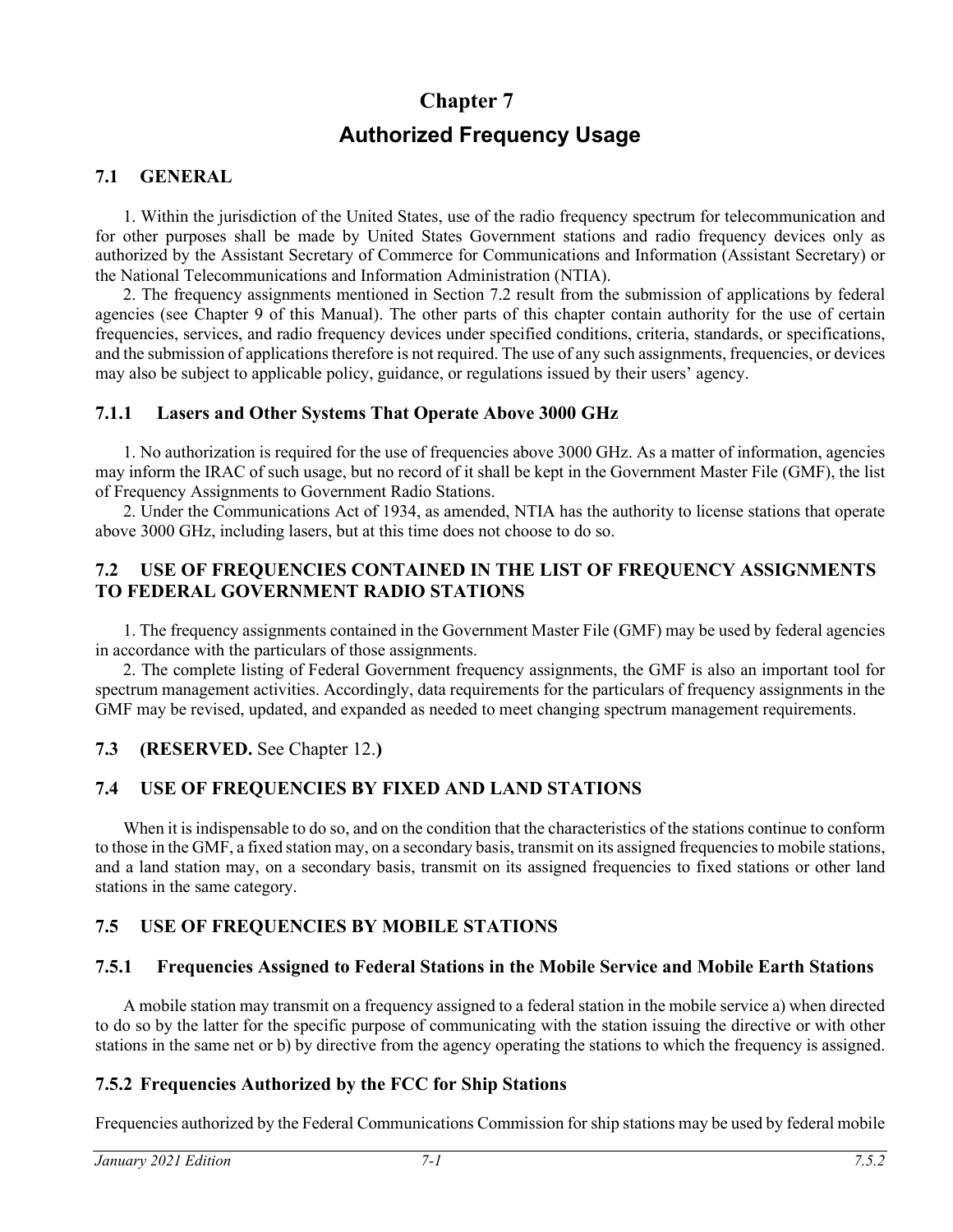stations to communicate with non-federal stations in the maritime mobile service.

# **7.5.3 (Reserved.** See Chapter 12.**)**

#### **7.5.4 (Reserved.** See Chapter 12.**)**

#### **7.5.5 Coast Station Frequencies**

A mobile station may transmit on the same frequency as the coast station with which it is communicating, provided that a) the emission satisfies the frequency tolerance applicable to the coast station, b) the coast station requests the transmission, and c) no harmful interference is caused to other stations.

# **7.5.6 (Reserved)**

#### **7.5.7 Ship Station Frequencies in the Bands 4000-4063 and 8100-8195 kHz**

Ship stations may transmit (emission: 2K80J3E), with power not exceeding 1.5 kW Peak Envelop Power (PEP), on frequencies designated for radiotelephony in the channeling plans of Section 4.3.13 for intership and ship-shore radiotelephony communications, provided no harmful interference is caused to other authorized users.

**7.5.8 (Reserved.** See Sec. 7.23.**)**

#### **7.5.9 (Reserved.** See Sec. 7.23.**)**

# **7.6 USE OF FREQUENCIES BY AIRCRAFT STATIONS**

1. Aircraft stations of any federal agency may use any aeronautical mobile (R) band frequency below 30 MHz for communication only with aeronautical stations regularly serving the routes or areas to which those frequencies are specifically allotted by international agreement. Further, any high frequency authorized by the Federal Communications Commission for aircraft stations may be employed by aircraft stations of any federal agency when communicating for safety purposes with aeronautical stations to which such frequencies are assigned, after arrangements have been made with the licensee of the non-federal aeronautical stations for this use.

2. Since military aircraft will use UHF in lieu of VHF to the maximum extent practicable, aircraft stations of any federal agency may use any frequency in the bands 117.975-123.0875, 123.5875-128.8125, and 132.0125- 137.000 MHz for air traffic control, ground control, aeronautical advisory, aeronautical multicom, and flight service communication, as appropriate, only with aeronautical stations regularly serving the routes or areas to which those frequencies are authorized specifically. All operations by federal aircraft stations under the provisions of this paragraph shall be restricted to the purpose for which the particular frequency is allotted and authorized to the federal or non-federal aeronautical station.

3. All operations by federal aircraft stations under the provisions of the two preceding paragraphs shall comply with the appropriate provisions of Part 87 of the FCC Rules. Such provisions include, but are not limited to, those pertaining to power, type of emission, scope of service, permissible communications, and frequencies available, noting that the FCC does not issue type acceptance for equipment used aboard federal-owned and operated aircraft.

4. The frequency 122.925 MHz may be used with 6K00A3E emission by aircraft when coordinating natural resources programs of federal or state natural resources agencies, including forestry management and fire suppression, fish and game management and protection, and environmental monitoring and protection.

5. Radionavigation mobile stations aboard aircraft of any federal agency may utilize frequencies in the 1025- 1150 MHz band to operate with directly associated ground-based facilities in Tactical Air Navigation (TACAN)/Distance Measurement Equipment (DME) and Air Traffic Control Radio Beacon (ATCRB) systems, and frequencies in the 4200-4400 MHz band to operate radio altimeters.

# **7.7 USE OF FREQUENCIES BY MANNED SPACECRAFT**

1. Stations aboard manned spacecraft may use the emergency, distress, survival craft, and search and rescue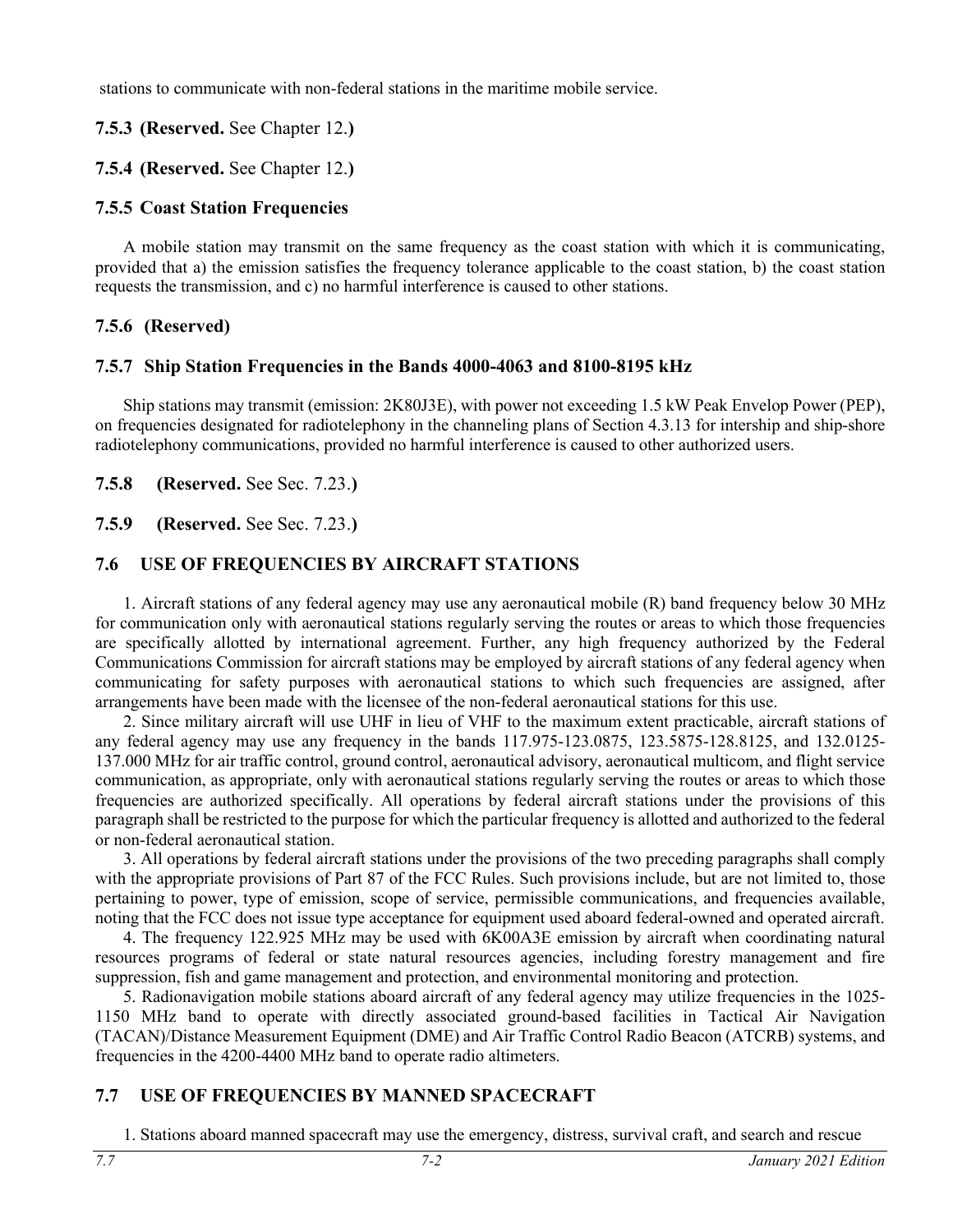frequencies (2182 kHz, 3023 kHz, 5680 kHz, 8364 kHz, 121.5 MHz, 156.8 MHz and 243 MHz) of the aeronautical mobile and maritime mobile services for these purposes under the same rules and restrictions applicable to those services.

2. Article V of the United Nations Treaty on principles governing the activities of states in the exploration and use of outer space, including the Moon and other celestial bodies, provides that, "In carrying on activities in outer space and on celestial bodies, the astronauts of one State Party shall render all possible assistance to the astronauts of other State Parties". In furtherance of this obligation, Recommendation ITU-R SA.1863 has been adopted by the ITU. This Recommendation states that:

a. A manned spacecraft experiencing an emergency situation should use the 2290-2300 MHz band, excluding the 2293-2297 MHz sub band, to transmit to the Earth, directly and/or through a data relay satellite (DRS).

b. Transmissions to a manned spacecraft experiencing an emergency situation, either directly or through a DRS, should use the band 2025-2110 MHz or 2110-2120 MHz or both bands.

c. Unwanted emissions in the 2293-2297 MHz band from manned spacecraft emergency transmitters should meet the applicable deep space protection criteria stated in Recommendation ITU-R SA.1157.

#### **7.8 PURCHASE AND USE OF NON-LICENSED DEVICES**

1. Federal Government agencies may, without further authority from the Assistant Secretary, purchase "off-theshelf" non-licensed devices that conform to the applicable edition of Part 15 of the Federal Communication Commission's (FCC) Rules and Regulations (47 CFR, Part 15) or non-licensed devices for which the FCC has granted a waiver of specific requirements of Part 15. NTIA maintains the authority to forbid the operation of specific non-licensed devices for which the FCC has granted a waiver of Part 15 if NTIA deems the waiver to be inappropriate for the Federal Government. NTIA will identify in this section any such cases. The authorization stated in this section in no way abrogates the authority of any federal agency to forbid the operation of any non-licensed device by any user under its authority.

Non-licensed devices subject to FCC certification, notification or verification shall bear the appropriate FCC statement of limitations to operations. Agencies purchasing or using non-licensed devices for which the FCC has granted a waiver of specific requirements of Part 15, shall operate these devices in such a way as to meet all the conditions of the waiver.

2. The agency operating a non-licensed device that causes interference to an authorized radio station shall promptly take steps to eliminate the interference. Upon notification by cognizant spectrum management personnel that the device is causing interference, the operator of the non-licensed device shall cease all radiations from the device. Operations shall not resume until the condition causing the interference has been corrected.

3. Agencies operating a purchased non-licensed device have no vested or recognized right to continued use of the device in any part of the radio frequency spectrum. Non-licensed device operations must accept any interference from any federal or non-federal authorized radio station, other non-licensed device, or industrial, scientific and medical (ISM) equipment.

4. Non-licensed devices, since they operate on a non-interference basis, may not provide sufficient reliability for critical radio communications functions affecting human life or property. Non-licensed devices, however, may provide valuable and unique supplemental or expendable radio communications services where needed. To ensure adequate regulatory protection, federal entities should rely only on devices with frequency assignments in the Government Master File as principal radiocommunication systems for safeguarding human life or property.

# **7.9 DEVELOPMENT AND USE OF NON-LICENSED DEVICES**

1. Annex K is based on Part 15 of the FCC's Rules and Regulations (47 CFR, Part 15) which governs non-federal use of radio frequency devices that do not require an individual license to operate (i.e., "non-licensed devices"). Federal Government telecommunication operations do not require an FCC license or authorization. The term "nonlicensed device" used in this Part refers only to federal devices - and operations of such devices - that conform to the technical criteria in Annex K.

2. Agencies may develop and operate devices that conform to the technical criteria in Annex K without further authority from the Assistant Secretary. Additionally, any operational capability that conforms to the technical criteria in Annex K may be incorporated into otherwise authorized telecommunication systems without further authority from the Assistant Secretary.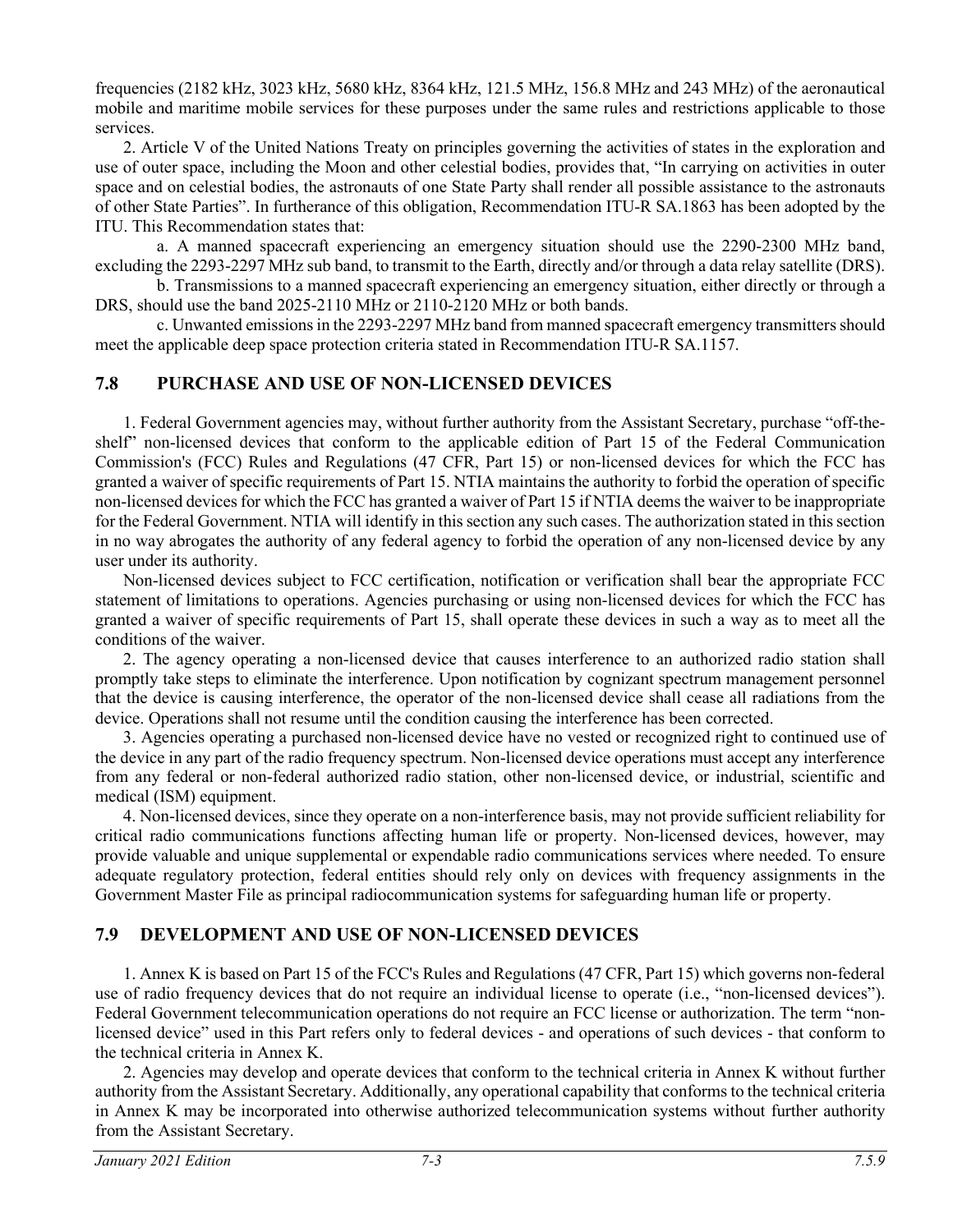3. The agency operating a device developed under the technical criteria of Annex K that causes interference to any authorized station shall promptly take steps to eliminate the interference. Upon notification by cognizant spectrum management personnel that the device is causing interference, the operator of the non-licensed device shall cease all radiations from the device. Operation shall not resume until the condition causing the interference has been corrected.

4. Agencies operating a device developed under the technical criteria of Annex K, have no vested or recognized right to continued use of the device in any part of the radio frequency spectrum. These devices must accept any interference from any authorized federal or non-federal radio system, other non-licensed device, or ISM equipment.

5. Non-licensed devices, since they operate on a non-interference basis, may not provide sufficient reliability for critical radio communications functions affecting human life or property. Non-licensed devices, however may provide valuable and unique supplemental or expendable radio communications services where needed. To ensure adequate regulatory protection, federal entities should rely only on devices with frequency assignments in the Government Master File as principal radiocommunication systems for safeguarding human life or property.

#### **7.10 USE OF FREQUENCIES BY ISM EQUIPMENT**

Without further authority from the Assistant Secretary, ISM equipment may be operated under the conditions specified in this part for particular categories of equipment or types of operations.

#### **7.10.1 Operation on Particular Frequencies Designated for ISM Equipment**

1. The following frequencies are designated for use by ISM equipment, the emissions of which shall be confined within the frequency limits associated with each frequency:

| 6780 kHz  | $\pm$ 15.0 kHz  | 5800 MHz    | $\pm$ 75.0 MHz  |
|-----------|-----------------|-------------|-----------------|
| 13560 kHz | $\pm$ 17.0 kHz  | 24.125 GHz  | $\pm$ 125.0 MHz |
| 27120 kHz | $\pm 163.0$ kHz | $61.25$ GHz | $\pm$ 250.0 MHz |
| 40.68 MHz | $\pm 20.0$ kHz  | $122.5$ GHz | $\pm$ 500.0 MHz |
| 915 MHz   | $\pm$ 13.0 MHz  | 245 GHz     | $\pm 1.0$ GHz   |
| 2450 MHz  | $\pm$ 50.0 MHz  |             |                 |

2. In the event that harmful interference is caused by ISM operation to any authorized radio service outside the frequency limits specified, the operator of the ISM equipment shall promptly take necessary steps to eliminate such interference, except in those cases where the interference is due to direct intermediate frequency pickup by a receiver of the fundamental frequency emissions of ISM equipment operating on an ISM frequency, and the operator otherwise complies with this section.

3. ISM equipment, other than industrial heating equipment, that is operated on the frequencies 915, 2450, 5800 MHz, and 24.125 GHz, is subject to the following conditions:

a. The energy radiated and the bandwidth of emission shall be reduced to the maximum extent practicable.

b. In the event that harmful interference is caused to authorized radio services from spurious or harmonic radiation from ISM equipment, the operation of the ISM equipment shall be discontinued until necessary measures have been taken to eliminate such interference.

4. Medical diathermy equipment may be operated on the designated ISM frequencies without regard to the type or power of emissions being radiated, except as specified above. However, any harmonic or other spurious radiation outside the frequency limits specified in this section shall be suppressed so as not to exceed a strength of 25 uV/m at a distance of 300 meters. Measurements to determine field intensity shall be made in accordance with standard engineering procedures.

5. Industrial heating equipment and RF stabilized arc welders may be operated with unlimited radiation on any designated ISM frequency, but shall be adjusted to operate as close to that ISM frequency as practicable. Filtering between the industrial heating equipment and power lines must be provided to the extent necessary to prevent the radiation of energy from power lines on frequencies other than those designated for ISM, with a field strength in excess of 10 *uV*/m at a distance of 1600 meters from the industrial heating equipment, and at a distance of 15 meters from the power line.

6. Miscellaneous ISM equipment may be operated on the designated ISM frequencies without regard to the type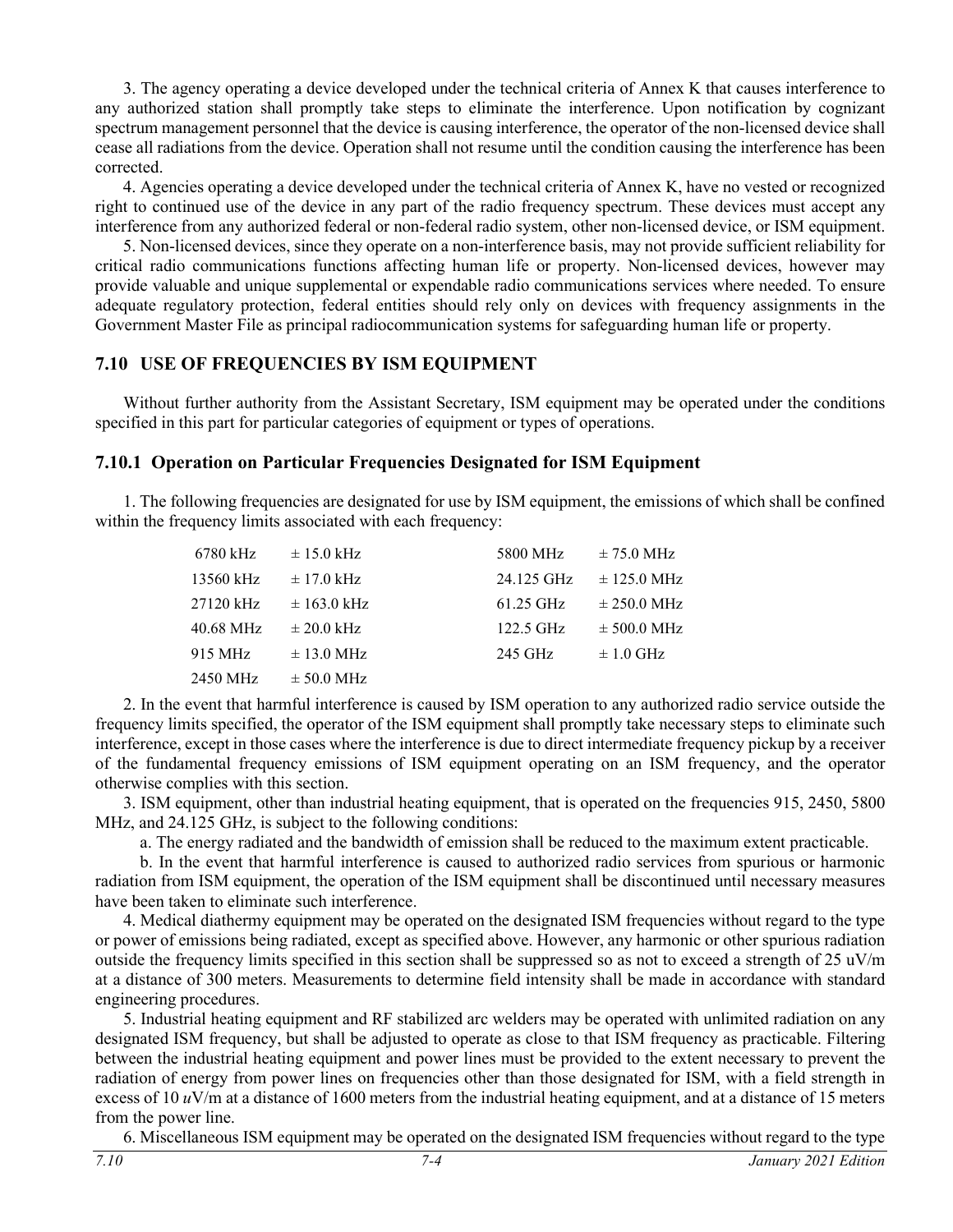or power of emissions being radiated, provided any harmonic or other spurious radiation outside the frequency limits specified in this section is suppressed so as to not exceed:

25 uV/m at a distance of 300 meters or,

for equipment generating more than 500 watts of RF power on the fundamental frequency, 25 uV/m times the square root of  $P/500$  (where P is the actual RF power generated), but not to exceed 10 uV/m at 1600 meters, provided this increase is not permitted for equipment located in a predominantly residential area and operating on a frequency below 1000 MHz.

#### **7.10.2 Operation on Frequencies Other than Those Designated for ISM Equipment**

1. Operation of ISM equipment within the following safety, search and rescue frequency bands is prohibited: 490-510 kHz, 2170-2194 kHz, 8354-8374 kHz, 121.4-121.6 MHz, 156.7-156.9 MHz, and 242.8-243.2 MHz.

2. In the event harmful interference is caused to any authorized radio service outside the frequency limits specified in Section 7.10.1, by ISM operation conducted pursuant to this section, the operator of the ISM equipment shall promptly take the necessary steps to eliminate the interference.

3. Medical diathermy equipment shall be provided with a rectified and filtered plate power supply, powerline filters, and shall be constructed so that any radiated radio frequency energy (including harmonic or other spurious emissions) on a frequency outside the frequency limits specified in Section 7.10.1 does not exceed a strength of 15 µV/m at a distance of 300 meters. Measurements to determine field intensity shall be made in accordance with standard engineering procedures.

4. Industrial heating equipment and RF stabilized arc welders may be operated provided all of the following conditions are met:

a. Radiation on the fundamental carrier frequency, as well as spurious and harmonic radiations resulting from any source frequency, and falling outside the frequency limits specified in Section 7.10.1, shall be suppressed so that:

(1) below 5725 MHz the field strength does not exceed 10  $\mu$ V/m at a distance of 1600 meters and;

(2) above 5725 MHz it is reduced to the greatest extent practicable.

b. Filtering between the industrial heating equipment and power lines shall be provided to the extent necessary to prevent the radiation of energy from power lines on frequencies other than the designated ISM frequencies, with a field strength in excess of 10  $\mu$ V/m at a distance of 1600 meters from the industrial heating equipment and at a distance of 15 meters from the power line.

5. Miscellaneous ISM equipment may be operated on frequencies other than those designated for ISM equipment provided all of the following conditions are met:

a. The equipment shall be provided with a rectified and filtered plate power supply and power line filters.

b. Any radiated radio frequency energy outside the frequency limits specified in Section 7.10.1 (including harmonic or other spurious emissions) shall not exceed:

15  $\mu$ V/m at a distance of 300 meters; or,

for equipment generating more than 500 watts of RF power on the fundamental frequency, 15 uV/m times the square root of P/500 (where P is the actual RF power generated), but not to exceed 10  $\mu$ V/m at 1600 meters, provided this increase is not permitted for equipment located in a predominantly residential area and operating on a frequency below 1000 MHz.

6. Operation of ultrasonic equipment shall not result in radiation exceeding the following limits:

a. Below 490 kHz

 $2400 \mu V/m$  at 300 meters/Frequency (in kHz)

Between 490 and 1600 kHz

24000 µV/m at 30 meters/Frequency (in kHz)

Over 1600 kHz (excluding frequencies within the limits specified in Section 7.10.1)

15 µV/m at 30 meters

b. For equipment operating below 490 kHz and generating more than 500 watts of RF power on the fundamental frequency.

2400  $\mu$ V/m at 300 meters "Frequency (in kHz) times the square root of P/500 (where P is the actual RF power generated), but not to exceed 10  $\mu$ V/m at 1600 meters", provided this increase is not permitted for equipment located in a predominantly residential area.

c. On any frequency 490 kHz and above, the radio frequency voltage appearing on each power line shall not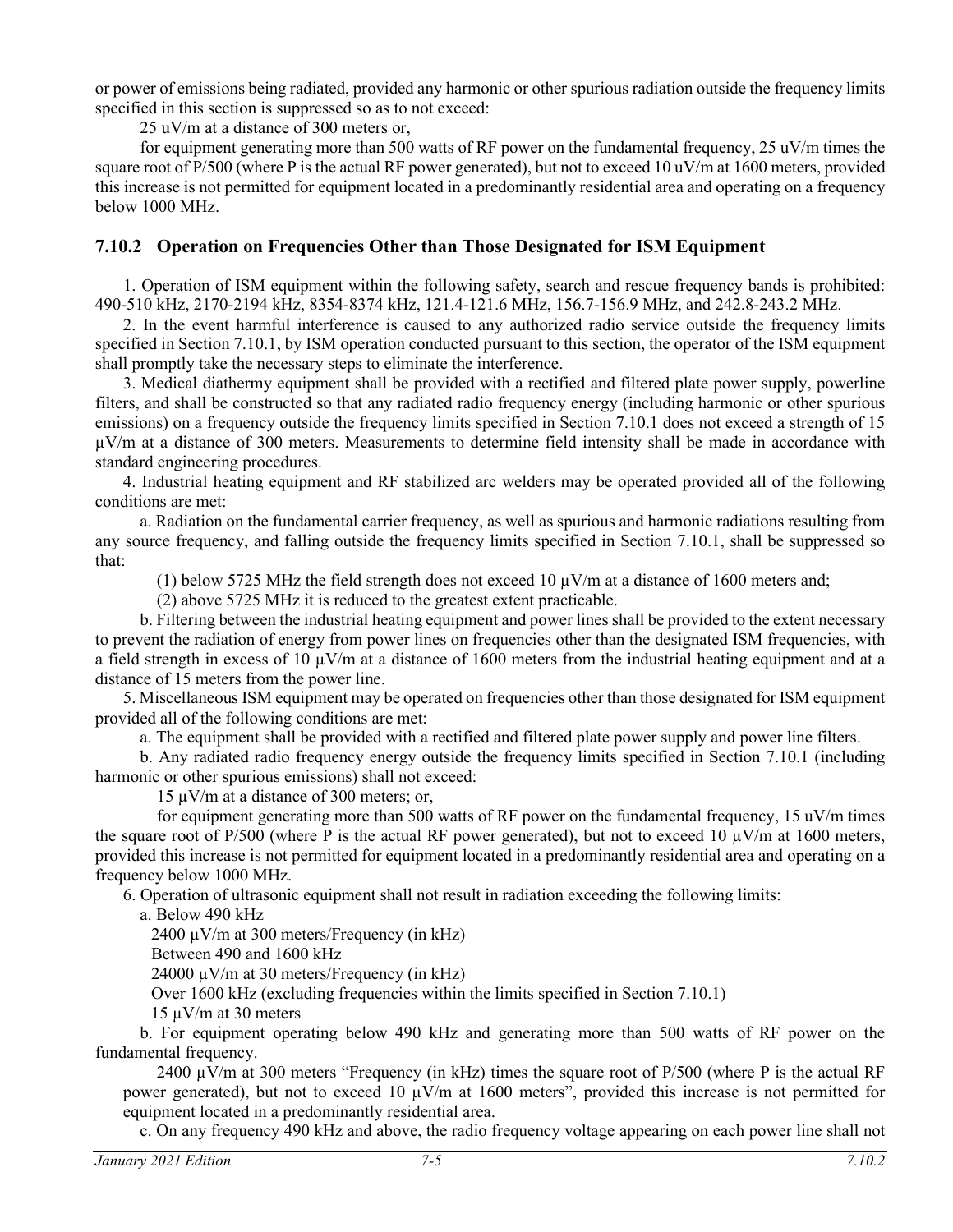# **7.11 USE OF FREQUENCIES BY CERTAIN FEDERAL EXPERIMENTAL STATIONS**

# **7.11.1 General**

1. Subject to the provisions of subsections 7.11.2 and 7.11.3, certain federal experimental stations at the operating areas listed in subsection 7.11.3 are authorized to use any radio frequencies under a blanket assignment for station class EX without prior authorization through individual frequency assignments or Special Temporary Authorizations provided that:

a. the nature or duration of the stations' operations are such that the assignment or authorization of specific frequencies is impracticable;

b. all reasonable measures are taken before such frequencies are used to ensure that harmful interference will not be caused to authorized services, and, in this regard, consideration should be given to the propagation characteristics of the frequencies to be utilized and to the operational nature of the services normally operating on such frequencies;

c. frequency use for the performance of electronic attack or countermeasures testing, training, and exercises is not authorized under this section (see Sections 7.14 and 7.25 of this Manual);

d. operations comply with the conditions, and are confined to the sites, specified in subsection 7.11.3; and

e. such testing and experiments are limited to stations belonging to and operated by the federal agency identified in subsection 7.11.3.

2. The authority provided under this section is limited to radio frequency usage which is an integral part of an experimental operation and shall not be construed as authorizing frequency usage for administrative or operational use related thereto. No priority rights shall derive from the use of a specific frequency for an operation conducted pursuant to this authority nor shall any specific frequency usage constitute a bar to the authorization of other uses.

3. Experimental operations conducted pursuant to this section shall be terminated immediately upon receipt of notice that harmful interference is being caused to an authorized service. To that end, the listings of the authorized sites in subsection 7.11.3 include sufficient point-of-contact information to permit the prompt delivery at all times of notices of harmful interference. Any agency, or the FCC on behalf of non-federal entities, may present to the Frequency Assignment Subcommittee (FAS) a report containing as much of the information as practicable (see paragraph 4 of section 8.2.30 of this Manual) when harmful interference is caused by an experimental radio station operating under this authority. Based on persistent documented reports of harmful interference, the FAS may recommend that NTIA suspend, amend, modify or revoke such authority.

# **7.11.2 Excluded Frequency Bands**

| kHz             | <b>MHz</b>    |               | <b>GHz</b>    |
|-----------------|---------------|---------------|---------------|
| 495.0-510.0     | 73.0-74.6     | 10.68-10.70   | 114.25-116.00 |
| 2173.5-2190.5   | 121.4-121.6   | 15.35-15.40   | 148.5-151.5   |
| 8354.0-8374.0   | 156.7-156.9   | 23.60-24.00   | 164.00-167.00 |
| 21850.0-21870.0 | 242.8-243.2   | 31.30-31.80   | 182.00-185.00 |
|                 | 608.0-614     | 50.2-50.4     | 190.00-191.80 |
|                 | 1400.0-1427.0 | 52.6-54.25    | 200.00-209.00 |
|                 | 1559.0-1610.0 | 86.00-92.00   | 226.00-231.5  |
|                 | 1660.5-1668.4 | 100.00-102.00 | 230.00-240.00 |
|                 | 2690.0-2700.0 | 109.5-111.8   | 250.00-252.00 |
|                 | 4990.0-5000.0 |               |               |

1. The following frequency bands are specifically excluded from this authority:

2. Paragraph 1 shall not be construed as precluding the measurement of antenna characteristics in these excluded bands, provided that the power delivered to the antenna under test shall be for the sole purpose of carrying out the desired measurements and shall be no greater than is required by the measurement technique being utilized.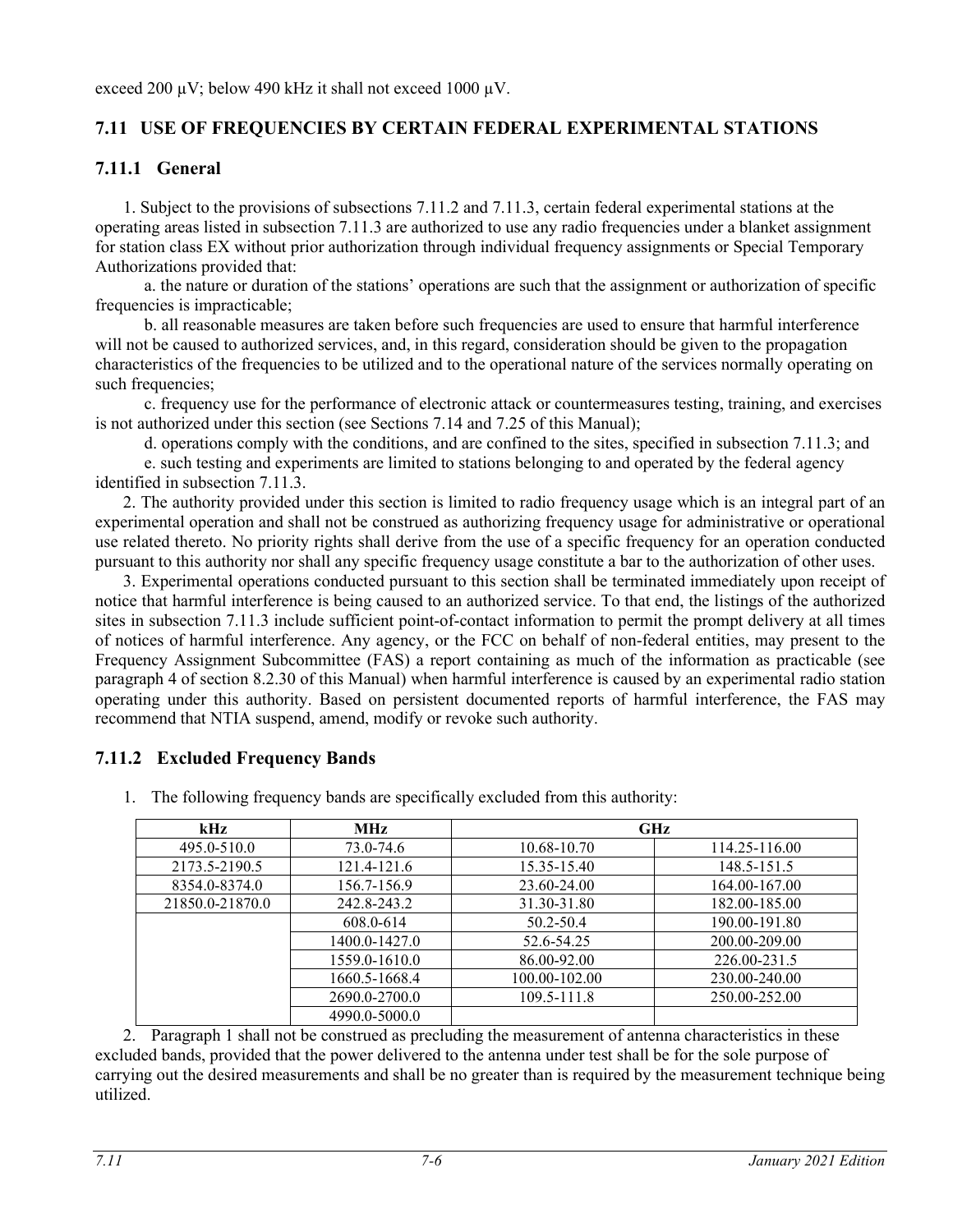# **7.11.3 Authorized Sites for Experimental Operations**

1. In Annex C of this Manual is a list of authorized sites authorized for federal agencies to use for experimental radio stations provided that:

a. The point of contact identified in Annex C, or a responsible designated agency official, maintains a log (which shall be available to NTIA upon request) of experimental operations performed under this section and such log shall include, at a minimum; the dates, transmission start and end times, and frequencies used and;

b. At least 24 hours prior to planned experimental operations, notification is provided by electronic means (i.e., e-mail, phone call, or facsimile transmission) that includes the onsite Stop Buzzer contact name and phone number, frequencies to be used, and planned duration of use, to the FAA National Operations Control Center (NOCC) and the applicable DOD Area Frequency Coordinator (AFC) under the following conditions:

i. to the FAA NOCC, NOCC@FAA.GOV if experimental operations will occur in or overlap with the following frequencies or frequency bands:

| kHz     | MHz               |
|---------|-------------------|
| 190-285 | 74.800-75.200     |
| 325-405 | 108.000-121.9375  |
| 415-435 | 123.0125-128.8125 |
| 510-535 | 132.0125-136.000  |
|         | 328.600-335.400   |
|         | 978-1020          |
|         | 1030              |
|         | 1031-1087         |
|         | 1090              |
|         | 1104-1146         |
|         | 1157-1213         |
|         | 1215-1390         |
|         | 2700-2900         |
|         | 5000-5250         |
|         | 9000-9200         |

ii. to the applicable DOD AFC listed in Annex D, Table 3 of this Manual if experimental operations will occur in or overlap with the following bands: 1435-1525 MHz, 2310-2320 MHz and 2345-2390 MHz.

#### **7.12 USE OF FREQUENCIES AUTHORIZED TO NON-FEDERAL STATIONS UNDER PART 90 OF THE FCC RULES**

1. A federal radio station may utilize any frequency authorized to a non-federal radio station under 47 CFR, Part 90 of the rules of the Federal Communications Commission (FCC) where such utilization is necessary for intercommunication with non-federal stations or required for coordination with non-federal activities, provided that a) the frequency is associated with a non-federal National Interoperability Channel and the federal entity controlling the station has received approval from the FCC licensee involved, or b) in the cases of frequencies other than the non-federal National Interoperability Channels, a mutually approved arrangement has been concluded between the federal agency concerned, the FCC, and the non-federal licensee involved. All operations by federal stations under these provisions a) shall be conducted in essentially the same geographical area as those of the non-federal licensee, b) shall be restricted to the purpose for which the particular frequency is authorized to non-federal stations, c) shall be in accordance with the FCC rules and regulations, d) shall be subject to immediate termination if harmful interference is caused to the service rendered by non-federal stations, and e) shall not bar in any way the expansion of non-federal services for which the frequencies are allocated. The procedure for concluding a mutually-approved arrangement required by this provision is given in Section 8.3.3.

2. FCC regulations provide that non-federal stations holding a license for any public safety frequency pursuant to Part 90 of the Commission's rules are authorized the use of the federal interoperability channels in accordance with Section 4.3.16. In addition, non-federal stations licensed by the FCC may be authorized the use of other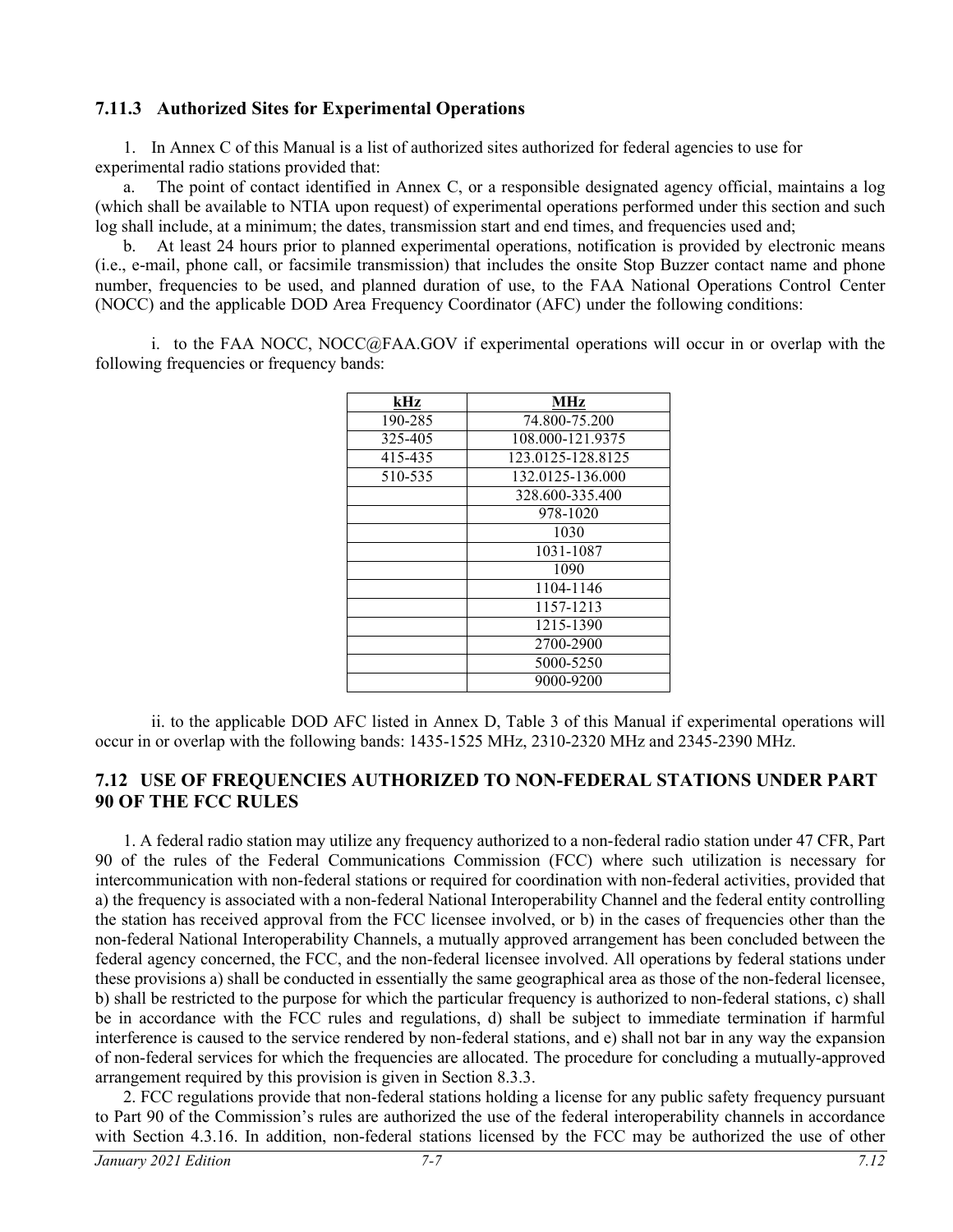frequencies assigned to federal radio stations upon appropriate showing by the applicant that such assignment is necessary for intercommunication with federal stations or required for coordination with activities of the Federal Government. Such provision is subject to determination by the FCC, after consultation with the appropriate federal agency or agencies, that the assignment is necessary.

# **7.13 MILITARY COMMUNICATIONS UNDER APPENDIX 13 (Part A2), INTERNATIONAL TELECOMMUNICATION CONVENTION**

1. Stations in the mobile service (including portable-type operations) of the U.S. Air Force, Army, Coast Guard, and Navy, when engaged in exercises or tactical operations, may employ any frequencies, in accordance with Appendix 13 (Part A2) of the International Telecommunication Convention provided they cause no interference with the authorized services operating on the frequencies selected.

2. When required by military necessity and in consonance with the provisions set forth in Appendix 13 (Part A2) of the International Telecommunication Convention, minimum performance requirements applicable to the use of Communications-Electronics equipment as prescribed in this Manual<sup>[1](#page-7-0)</sup> may not be met.

3. Where under normal peacetime conditions harmful interference arises to (or from) other operations, performed in accordance with applicable regulatory provisions, as a result of such minimum performance requirements not being met, the military service(s) involved shall to the extent practicable take all reasonable measures to mitigate the harmful interference.

# **7.14 PERFORMANCE OF ELECTRONIC ATTACK FOR TESTS, TRAINING, AND EXERCISES**

1. Frequency use for the performance of electronic attack for tests, training, and exercises is governed by the most recent versions (and any supplements thereto) of the Chairman, Joint Chiefs of Staff (CJCS) Manuals entitled "Performing Electronic Attack in the United States and Canada for Tests, Training, and Exercises" and "Performing Tests, Training, and Exercises Impacting the Global Positioning System (GPS)." Compliance with these CJCS manuals is mandatory for all Department of Defense (DOD) components and contractors performing electronic attack tests, training, and exercises.

2. These CJCS manuals contain details concerning authorized frequency bands, geographical restrictions and frequency clearance procedures for conducting electronic attack tests, training, and exercises in the U.S. and its Territories and Possessions and in Canada. Release of these manuals is limited to DOD components (including the Combatant Commands) and other Federal agencies. Copies are available through controlled Internet access (limited to .mil and .gov users) from the CJCS Directives Electronic Library (https://www.jcs.mil/library/), from Joint Staff SIPRNET Directives Electronic Library, or from NTIA.

# **7.15 MILITARY COMMUNICATIONS FOR TACTICAL AND TRAINING OPERATIONS**

# **7.15.1 Military Communications in the Bands 3500-4000, 20010-22000, and 22855-24990 kHz for Tactical and Training Operations**

1. To meet local military peacetime tactical and training requirements within the U.S. and Possessions (US&P), the military services may employ frequencies in the bands 3500-4000, 20010-22000, and 22855-24990 kHz on a secondary basis to the services of stations authorized on frequencies within these bands provided that:

a. Operations shall be with field-type portable and mobile equipment.

b. Minimum antenna power shall be used commensurate with the actual communication requirement but not in excess of 50 watts.

c. The bandwidth of emission shall not exceed 6 kHz for the lower band or 36 kHz for the upper bands.

d. Prior to transmission, responsible military personnel shall ascertain that services being performed in the

<span id="page-7-0"></span><sup>&</sup>lt;sup>1</sup> Necessary bandwidths as prescribed in Section 6.3.2. Frequency tolerance as prescribed in Section 5.1. Other minimum performance requirements as prescribed in Sections 5.5 and 5.6.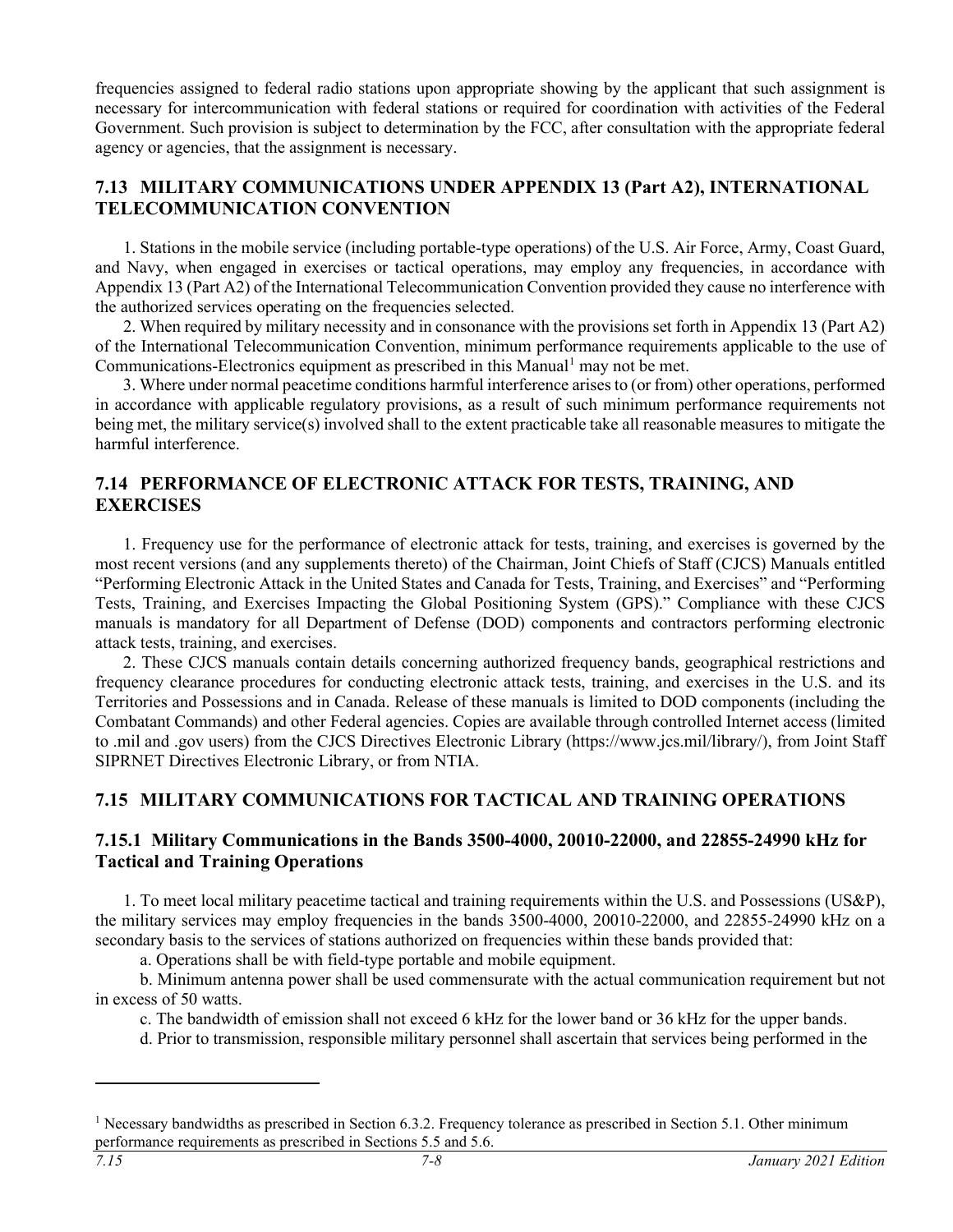local area will not be disrupted or suffer harmful interference as a result of such military use of frequencies within the local area.

e. The use of any frequency authorized herein shall be terminated immediately upon notification that harmful interference is being caused.

#### **7.15.2 Military Communications in the Broadcast Bands between 4 and 27 MHz, the Maritime Mobile Band between 4.005 and 4.063 MHz, and Specified Frequencies between 2 and 27 MHz for Tactical and Training Operations**

1. The military services may employ frequencies in the bands as indicated in paragraph 1 below and specified frequencies in paragraph 2 below in order to meet local peacetime tactical and training requirements within the US&P (or as indicated below). Such use of frequencies shall be on a secondary basis and subject to the avoidance of harmful interference a) to all operations established in accordance with the international allocations applicable to those bands and b) to all other operations regularly authorized within the US&P on specific frequencies within those bands or on the specified frequencies.

2. The use of frequencies within the following bands will be conducted as indicated in subparagraphs a) and b) and with minimum antenna power commensurate with the actual communication requirement, but not to exceed the power for specific types of emission as indicated:

| kHz.          | kHz           |
|---------------|---------------|
| $4005 - 4063$ | 13600 - 13800 |
| $5950 - 6200$ | 15100 - 15600 |
| $9500 - 9900$ | 21450 - 21850 |
|               | 25670 - 26100 |

a. For field type portable and mobile equipment the following parameters apply:

| 1K10F1B                   | 100 watts mean |
|---------------------------|----------------|
| 100HA1A                   | 200 watts peak |
| 3K00J3E                   | 250 watts peak |
| 2K00A2B                   | 300 watts peak |
| 3K00J7B, 4K00J7B          | 400 watts peak |
| 3K00J9W, 4K00J9W, 6K00J9W | 600 watts peak |
| 6K00B9W                   | 800 watts peak |

b. For shipboard mobile equipment the following parameters apply:

| 100 <sub>H</sub> A <sub>1</sub> A | 500 watts peak  |
|-----------------------------------|-----------------|
| 100HJ2A                           | 500 watts peak  |
| 3K00J3E, 2K80J3E                  | 500 watts peak  |
| 3K00J7B                           | 1000 watts peak |
| 6K00B9W                           | 2000 watts peak |

3. The use of the following frequencies, as indicated below, will be controlled by and coordinated between the Military Departments Frequency Management Offices for operations conducted a) normally between transportable and fixed facilities engaged in long haul HF operations and b) with minimum antenna power commensurate with the actual communication requirement, but not to exceed 10 KW, and with 6K00B9W, 9K00B9W and 12K00B9W emissions only.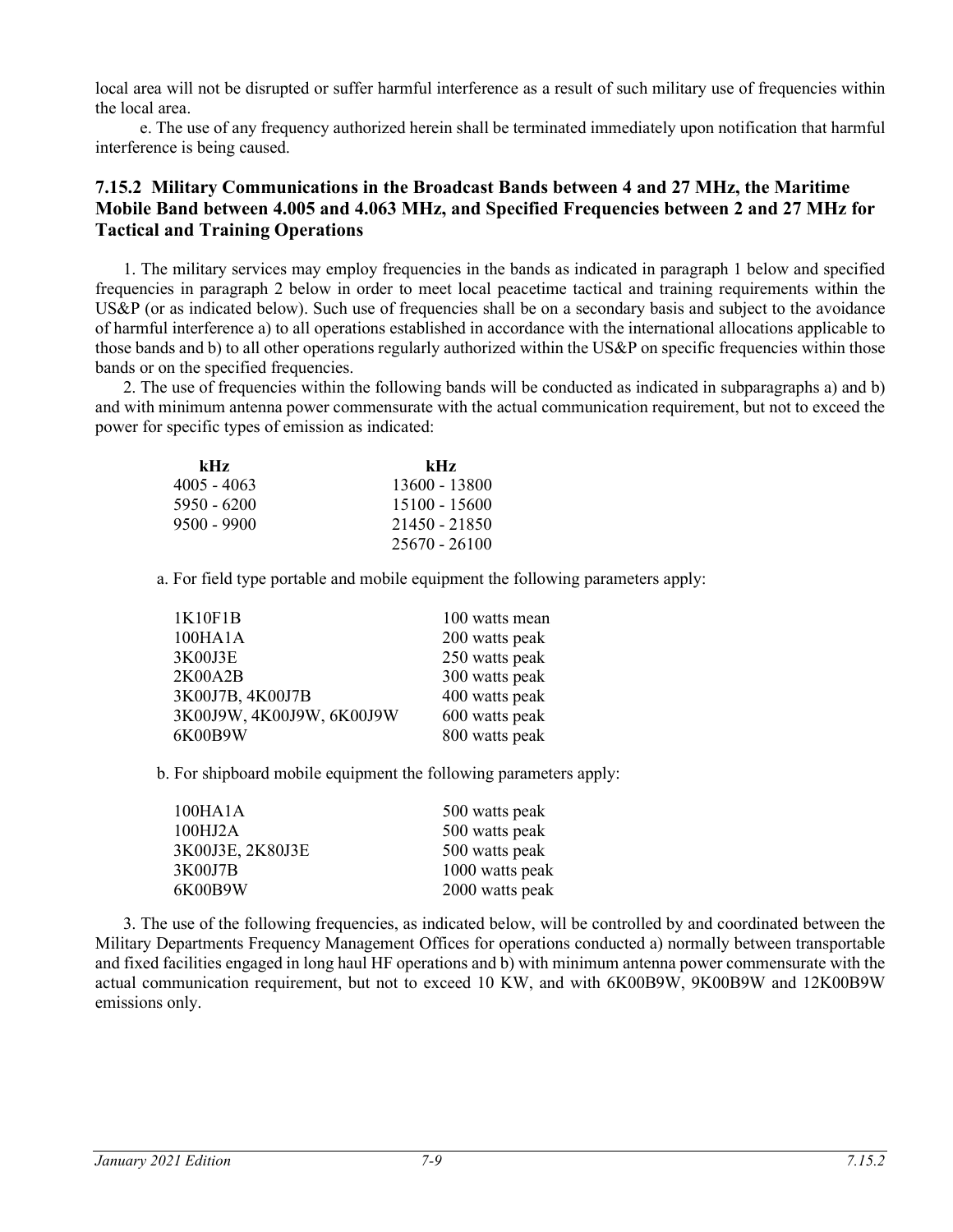| kHz                   | kHz                    | kHz                    |
|-----------------------|------------------------|------------------------|
| 2001.0                | 9958.0                 | 17500.0                |
| 2582.0*               | 9970.0(4)              | $17519.0^{(3)}$        |
| $2618.0^{(9)}$        | $10586.0^{(2)}$        | $18036.0^{(1)}$        |
| $2664.0^{(12)}$       | 10690.0                | 18060.0                |
| 2797.0*               | $10720.0^{(5)}$        | $18162.5^{(11)}$       |
| 3373.0                | 10730.0                | 19005.0                |
| 4445.0                | $11410.0^{(6)}$        | 19047.0                |
| $4505.0^{(4)}$        | $11422.5^{(5)}$        | 19160.0                |
| 4528.0                | 11482.5                | $19510.0^{(4)}$        |
| 4562.5                | $11513.5^{(4)}$        | 20035.0                |
| 4595.0 <sup>(6)</sup> | 11535.0                | 20050.0                |
| $4985.0^{(4)}$        | $11995.0^{(10)}$       | 20075.0                |
| $5370.0^{(4)}$        | $12045.0^{(2)(10)}$    | 20124.0                |
| $5400.0^{(3)}$        | 12060.0                | 20171.0                |
| 5434.0                | 12090.0                | 20350.0(8)             |
| 5817.5 <sup>(2)</sup> | 12105.0                | 20400.0                |
| $5820.0^{(2)}$        | $12240.0^{(10)}$       | 20425.0                |
| 5835.0*               | $12255.0^{(2)(10)}$    | $20438.0^{(5)}$        |
| 6830.0                | $12324.0^{(4)(10)}$    | 20550.0                |
| $6897.5^{(1)}$        | 13545.0                | 20763.0                |
| 6905.0                | $13610.0^{(4)(10)}$    | $20950.0^{(5)}$        |
| 6912.5                | $13680.0^{(10)*}$      | 21856.0 <sup>(6)</sup> |
| 6989.0                | 14375.0                | $21886.0^{(6)}$        |
| $7362.5^{(5)}$        | 14385.0                | $21918.0^{(6)}$        |
| $7469.0^{(1)}$        | 14646.0                | 23180.0                |
| $7690.0^{(1)}$        | $14667.0^{(6)}$        | 23500.0                |
| 7935.0                | 14867.5                | 23600.0                |
| $8000.0^{(5)}$        | $15595.0^{(1)(10)}$    | 23690.0                |
| 8041.0                | 15895.0                | 23700.0                |
| 8060.0                | 16090.0                | 24120.0                |
| 8064.0                | 16100.0                | 24510.0                |
| $8162.0^{(10)}$       | 16170.0                | 25360.0                |
| $8170.0^{(10)}$       | $16225.0^{(5)}$        | 25425.0                |
| 9145.0                | 16340.0                | 25516.0                |
| $9190.0^{(3)(9)}$     | $16422.5^{(6)(10)}$    | $26575.0^{(9)}$        |
| $9259.0^{(7)}$        | $17410.0^{(1)(8)(10)}$ | $26650.0^{(5)}$        |
| $9320.0^{(4)}$        | 17460.0                | 26750.0                |
| 9417.5                | 17480.0                | 26850.0                |
|                       |                        |                        |

\* 6KB9W and 9KB9W only

<sup>1</sup> Transmit east of 100° west only

<sup>2</sup> Transmit west of 100° west only

<sup>3</sup> Transmit east of 117° west only

<sup>4</sup> Transmit west of 117° west only

<sup>5</sup> NAVCOMMSTA Stockton transmit only

<sup>6</sup> USA to USA only

<sup>7</sup> Not to be used to/from Norfolk, VA

<sup>8</sup> Military services to coordinate with Justice before use

<sup>9</sup> 6KB9W only

 $10$  This frequency is available until implementation procedures and schedules are determined by future conferences of the International Telecommunication Union (ITU) for Broadcasting or Maritime Mobile Services.

<sup>11</sup> This frequency is available until re-accommodation actions of the International Telecommunication Union (ITU) are completed or until July 1, 1989, whichever is earlier.

<sup>12</sup> For use within central U.S. Coordinate with Coast Guard prior to use near Coast Guard/Coastal areas.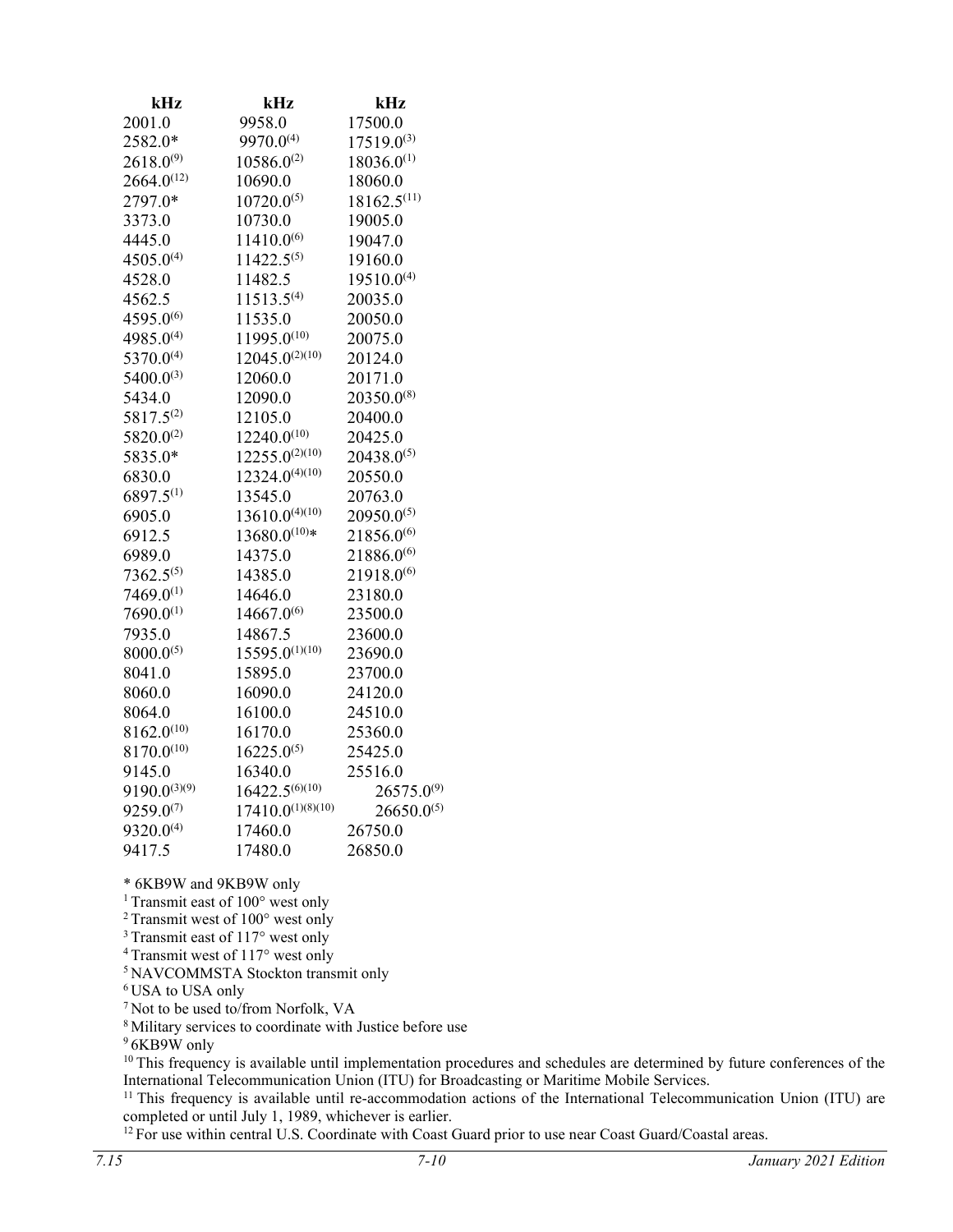#### **7.15.3 Military Communications in Non-Federal Bands Above 25 MHz for Tactical and Training Operations**

1. The military services may employ frequencies in certain non-federal bands above 25 MHz, after coordination between the FCC's FAS Liaison representative and military field personnel, for tactical and training operations in the US&P. The military use of non-federal frequencies under the procedures stipulated will not be a bar to the present or future assignment, through the normal IRAC/FCC process, of non-federal frequencies to non-military federal agencies, and, in such military use of non-federal frequencies, protection shall be afforded to federal operations authorized on specific frequencies within the non-federal frequency bands concerned.

2. In order to provide for military tactical and training assignments in the US&P, military field personnel are authorized to coordinate such assignments with the FCC's FAS Liaison representative without referring these matters to Washington headquarters.

3. Military agencies have agreed that prior to coordinating tactical and training frequency assignments with the FCC's FAS liaison representative, military field representatives will first establish that proposed assignments have a good chance of being compatible with non-federal assignments. Consequently, the FCC is not expected to "engineer" such assignments for the military.

4. The following procedures will apply to the use of the non-federal bands between 25 and 2400 MHz specified herein:

a. The military will not request the use of frequencies allocated to non-federal services whenever the tactical and training requirements can be met through the use of federal bands.

b. Military tactical and training assignments shall cause no harmful interference to non-federal assignments and military operations shall be terminated immediately upon notification that harmful interference has occurred.

c. Military tactical and training assignments must accept such interference as may be caused by non-federal spectrum use.

d. Tactical and training assignments shall be temporary for a period of no longer than 1 year and the military representatives shall recoordinate if continued use is desired. The military field representatives shall maintain a current list of such assignments and furnish the list to the FCC's FAS liaison representative if requested.

5. The following shall be used as a guide for the coordination of military tactical and training assignments when it has been determined that the use of non-federal bands is necessary:

a. Bands allocated to the broadcasting service for domestic use.

(1) The following are the bands between 25 and 2400 MHz that are allocated for this purpose:

| MHz                 | <b>MHz</b> |
|---------------------|------------|
| 54-72               | 174-216    |
| 76-100 (ex. Alaska) | 470-608    |
| 100-108             | 614-698    |

(2) The FCC will not permit military tactical and training assignments on TV or FM channels in the areas where the public is receiving service. In many instances such service is received far beyond the normal service ranges of broadcasting stations. However, reception in such areas shall be protected regardless of the quality of such reception.

b. Bands used for auxiliary broadcast purposes.

(1) The following are the bands between 25 and 2400 MHz that are allocated for this use:

| MHz             | Use                                                      |
|-----------------|----------------------------------------------------------|
| 25.85-26.48     | Remote Pickup                                            |
| 152.86-153.35   | Remote Pickup                                            |
| 160.86-161.40   | Remote Pickup (Puerto Rico and Virgin Islands only)      |
| 161.625-161.775 | Remote Pickup (except in Puerto Rico and Virgin Islands) |
| 450-451         | Remote Pickup                                            |
| 455-456         | Remote Pickup                                            |
| 942-952         | <b>STL</b>                                               |
| 2025-2110       | TV Pickup, TV-STL                                        |
|                 |                                                          |

(2) Frequencies in bands used by remote pickup, studio transmitter links and other broadcast auxiliaries may be used for military tactical and training purposes providing FCC engineers coordinate such use with the appropriate broadcast station licensees. For example, there is no objection to a military tactical and training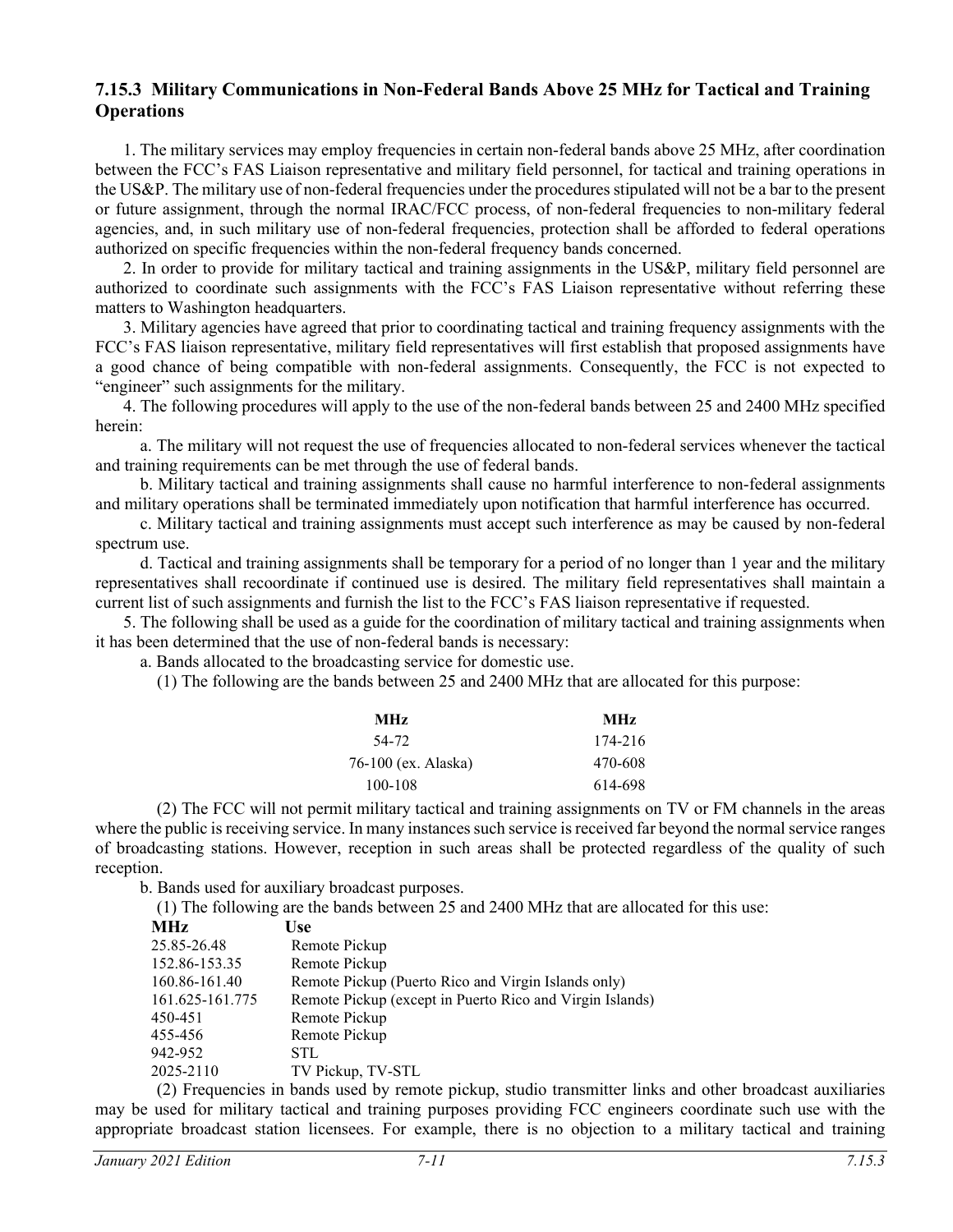assignment co-channel to a remote pickup assignment in the same area provided the broadcast licensee is cognizant of such arrangements and can be assured that in the event a remote broadcast pickup is necessary, any military operations that may be on the air will shut down immediately upon notification.

As an additional example, frequencies which are assigned to studio transmitter links may be utilized by military tactical and training assignments, providing these assignments are coordinated by the FCC with the broadcast licensees involved and the tactical and training assignments so arranged as to cause no harmful interference to an STL. In all cases where a tactical and training assignment is made on an auxiliary broadcast service frequency within interference range of a co-channel FCC licensee, the licensee should be given the name of the military representative to contact in the event interference is caused.

c. Public Safety, Citizens Radio, Industrial, Land Transportation and Maritime Mobile Bands.

(1) The following bands between 25 and 2400 MHz are allocated for this purpose:

| <b>MHz</b>      | <b>MHz</b>      |
|-----------------|-----------------|
| 39.00-40.00     | 156.675-156.725 |
| 42.00-43.20     | 156.875-157.025 |
| 43.68-46.601    | 157.45-157.74   |
| 47.00-49.60     | 158.10-158.46   |
| 150.80-152.00   | 158.70-161.775  |
| 152.24-152.48   | 173.20-173.40   |
| 152.84-156.25   | 451.00-454.00   |
| 156.325-156.625 | 456.00-459.00   |
|                 | 460.00-470.00   |
|                 |                 |

(2) Frequencies in bands allocated to these services for land mobile use may be authorized for military tactical and training assignments provided the assignments are coordinated between FCC field engineers and military field representatives. Consequently, personnel in the field will need to take into consideration such factors as local terrain. For example, an obstruction such as a hill or a mountain range might lower considerably the distance between a non-federal and a military tactical and training assignment. On the other hand, there are certain locations where better than average radio propagation conditions exist, and it will be necessary for FCC engineers and military representatives to take this into account. If doubt exists as to the practicability of a proposed tactical and training assignment, tests should be conducted.

d. Bands allocated to non-federal fixed service (excluding common carriers).

(1) The following are the bands between 25 and 2400 MHz that are allocated for this purpose:

| <b>MHz</b>           | <b>MHz</b> |
|----------------------|------------|
| 72.0-73.0            | 1850-2000  |
| 75.4-76.0            | 2020-2200  |
| 76.0-100 (In Alaska) |            |
| 952-960              |            |

(2) In bands allocated to the non-federal fixed service (excluding common carrier), military tactical and training assignments may be authorized after coordination with the FCC's FAS Liason representative. It is not possible to develop typical standards for the coordination of such assignments in fixed bands due to the fact that, in general, highly directive antennas are used and problems of interference protection will vary greatly. Since many military tactical and training operations involve the use of highly directive antennas, it may sometimes be possible to coordinate such assignments, although they may be in the same area as non-federal assignments, by taking into account directive antenna features of the installations involved. In coordinating such assignments FCC engineers may coordinate proposed military tactical and training assignments with FCC licensees whenever there is a doubt as to the compatibility of the proposed military assignments. Tests should be conducted if necessary.

e. Bands allocated to international fixed public services.

(1) The following bands between 25 and 2400 MHz are allocated for this purpose:

#### **MHz** 26.95-26.96 29.80-29.89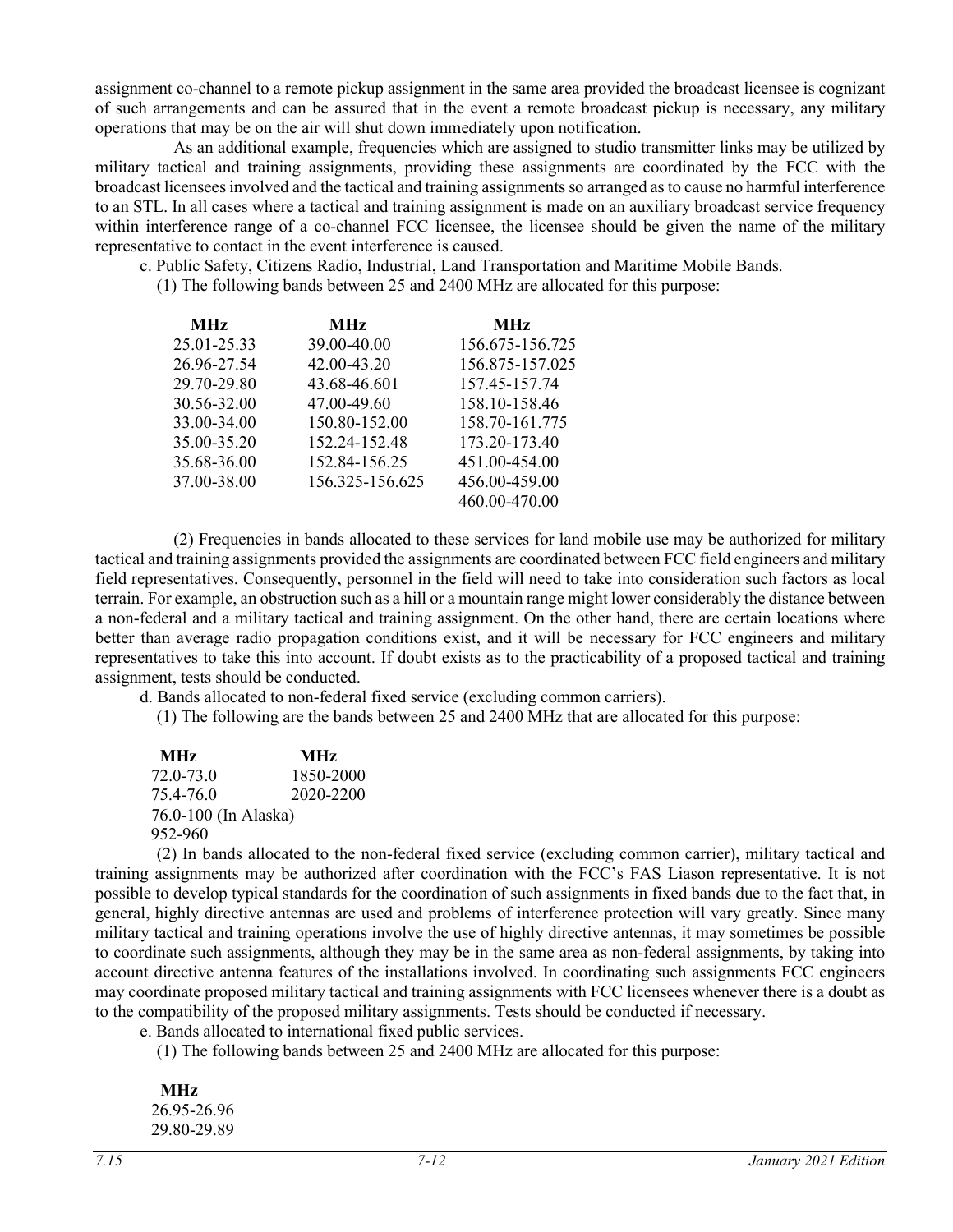#### 29.91-30.00

(2) In the above bands, military tactical and training assignments may be authorized after coordination with the FCC's FAS Liaison representative provided that the military use is limited to those periods when propagation conditions would not normally support long distance communication, and therefore could be expected to confine to the local area the potential of interference to non-federal services.

f. Amateur Bands

(1) The following are the bands between 25 and 2400 MHz that are allocated for this purpose:

| <b>MHz</b> | <b>MHz</b>                                 |
|------------|--------------------------------------------|
| 28-29.7    | 420-450                                    |
| 50-54      | 902-928                                    |
| 144-148    | 1240-1300                                  |
| 219-220    | 2300-2310                                  |
| 222-225    | 2390-2400 (This band extends to 2450 MHz.) |

(2) The following provisions are applicable in the use of the above bands for communication purposes (i.e. for other than radiolocation purposes).

(a) Subject to the provisions of the rules adopted by the Federal Communications Commission, amateur stations generally are operated freely on any frequency within the established amateur bands. Therefore, great care needs to be taken in the coordination and in the use of such frequencies by the military.

(b) The following conditions shall be observed in the military use of amateur frequency bands between 25 and 2400 MHz for routine day to day tactical and training purposes:

1 Operations on such frequencies will be confined normally to the hours of 0600-1800 local civil time.

2 Prior to transmission on specific frequencies, military personnel should ascertain that such frequencies are not in actual use by amateur stations within the local area in a manner which is likely to suffer harmful interference if the frequencies were used for military operation.

3 In recognition of the primary status of amateur stations as against the secondary status of military frequency use in such bands in peacetime, military personnel have responsibility in the event of, evidence of, or actual complaints of interference, to take effective remedial action without undue delay<sup>[2](#page-12-0)</sup>.

4 Insofar as practical, consideration should be given in planning the use of such frequencies to their employment in a manner or at transmitter locations well removed from areas of civilian population where amateur use is likely. Appropriate measures should be adopted to minimize interference as by the use of minimum radiated power and intermittent transmissions of short duration.

5 It should be recognized that long distance propagation characteristics of the 28 MHz and 50 MHz bands, especially in the case of the former, require that good judgment be exercised in military use of these bands. Only when sky-wave propagation is not present is it practicable to use these bands for anything except extremely low power.

# **7.15.4 Military Communications in the Federal Bands Between 30 and 50 MHz for Tactical and Training Operations**

To meet local military peacetime tactical and training requirements within the US&P, the military services may employ frequencies in the bands 30.00 to 30.56, 32.00 to 33.00, 34.00 to 35.00, 36.00 to 37.00, 38.00 to 39.00, 40.00 to 42.00, 46.60 to 47.00, and 49.60 to 50.00 MHz on a secondary basis to the services of other federal stations authorized on frequencies within these bands provided that:

a. Operations shall be with field-type portable and mobile equipment.

b. Minimum antenna power shall be used commensurate with the actual communication requirement but not in excess of 50 watts.

c. The bandwidth of emission shall not exceed 6 kHz with type A3E emission or 36 kHz with type F3E emission.

d. Prior to transmission, responsible military personnel shall ascertain that services being performed by other

<span id="page-12-0"></span> $<sup>2</sup>$  This refers to military use for communication purposes and not to military radio location uses which have priority status in</sup> the amateur bands above 222 MHz.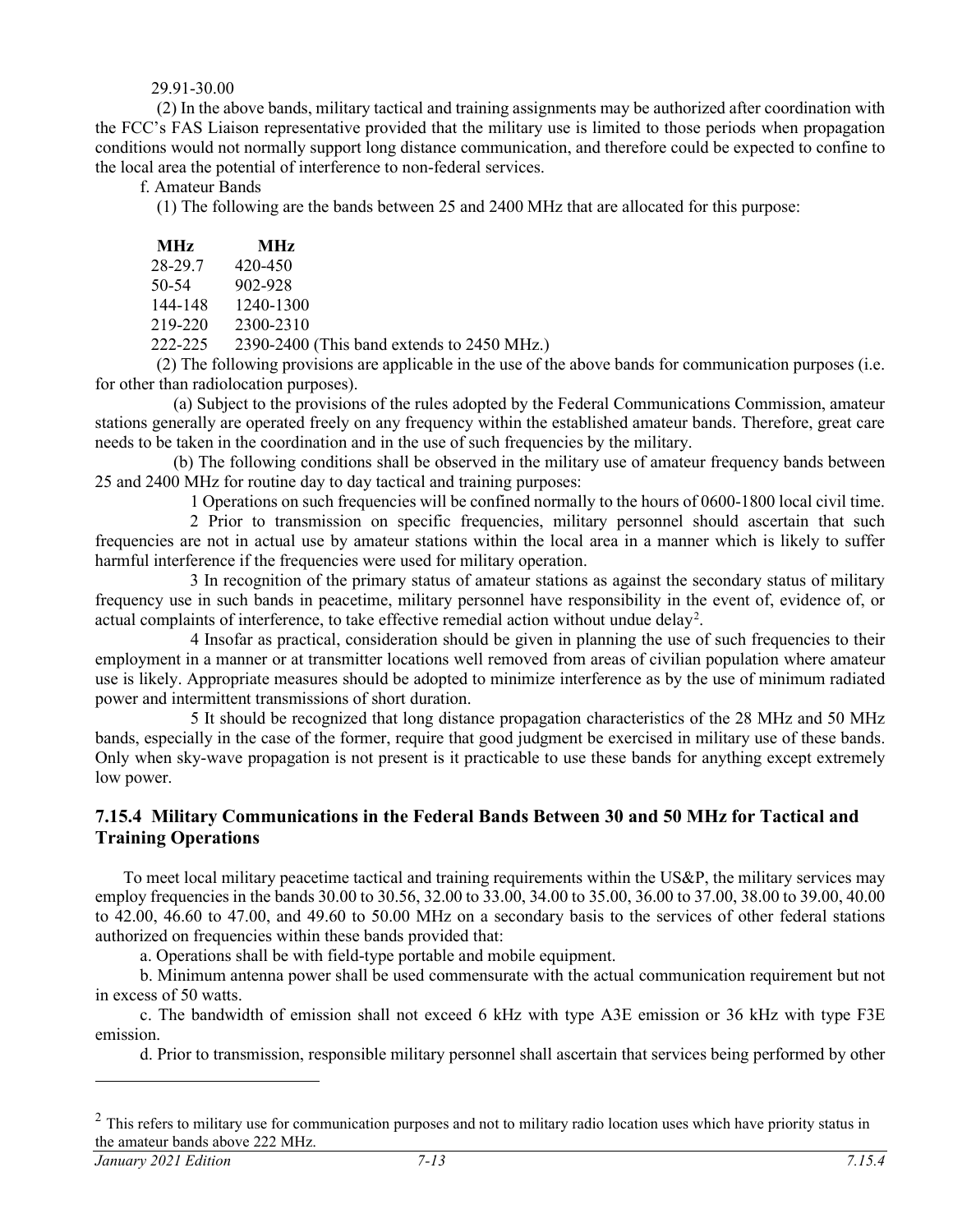federal agencies in the local area will not be disrupted or suffer harmful interference as a result of such military use of frequencies within the local area.

e. The use of any frequency authorized herein shall be terminated immediately upon notification that harmful interference is being caused.

# **7.16 (RESERVED)**

# **7.17 MILITARY COMMUNICATIONS AT TEST RANGES IN NON-FEDERAL BANDS ABOVE 25 MHz**

The military departments may employ frequencies in certain non-federal bands above 25 MHz at specified military test ranges after coordination between FCC field personnel and military field personnel.

#### **7.17.1 Locations**

The military test ranges and the Geographical Areas of Cognizance are as follows:

| <b>Activity</b>                                          | <b>Geographical Area of Cognizance</b>                                                                                                                                                                                                                   | <b>Service</b><br><b>Responsibility</b> |
|----------------------------------------------------------|----------------------------------------------------------------------------------------------------------------------------------------------------------------------------------------------------------------------------------------------------------|-----------------------------------------|
| Weapons and Tactics Center,<br>Nellis AFB, Nevada        | Entire State of Nevada plus Utah west of 111° W and<br>Idaho South of 44°N.                                                                                                                                                                              | Air Force                               |
| Air Force Eastern Test Range,<br>Patrick AFB, Florida    | Area bounded by 24°N, 31°30'N, 77°W, and 83°W.                                                                                                                                                                                                           | Air Force                               |
| DOD Gulf Area Coordinator,<br>Eglin AFB, Florida         | Area bounded by 24°N, 33°30'N, 83°W and 90°W.                                                                                                                                                                                                            | Air Force                               |
|                                                          |                                                                                                                                                                                                                                                          |                                         |
| <b>Activity</b>                                          | <b>Geographical Area of Cognizance</b>                                                                                                                                                                                                                   | <b>Service</b><br><b>Responsibility</b> |
| Pacific Missile Test Center,<br>Pt. Mugu, California     | Area enclosed within 322 kilometer radius of Headquarters<br>Building, PMR, and the area of California that lies south of<br>$37°30'N$ .                                                                                                                 | Navy                                    |
| Army Electronic Proving Ground,<br>Ft. Huachuca, Arizona | Entire State of Arizona                                                                                                                                                                                                                                  | Army                                    |
| Military Ranges within the State of Hawaii               | Area enclosed by 322 kilometer radius of Honolulu,<br>Hawaii                                                                                                                                                                                             | <b>CINCPAC</b>                          |
| White Sands Missile Range,<br>Las Cruces, New Mexico     | Entire State of New Mexico and other U.S. territory<br>enclosed with a 240 kilometer radius of the Headquarters<br>Building, WSMR, plus the area of the States of Utah and<br>Colorado that lies south of 41°N and between 108°W and<br>$111^{\circ}$ W. | Army                                    |
| Military Ranges within the State of Alaska               | Entire State of Alaska                                                                                                                                                                                                                                   | <b>USPACOM</b>                          |

# **7.17.2 Frequency Bands**

Frequencies in the following bands may be used in these geographical areas in support of the mission of these ranges, subject to the conditions and procedures specified in this part: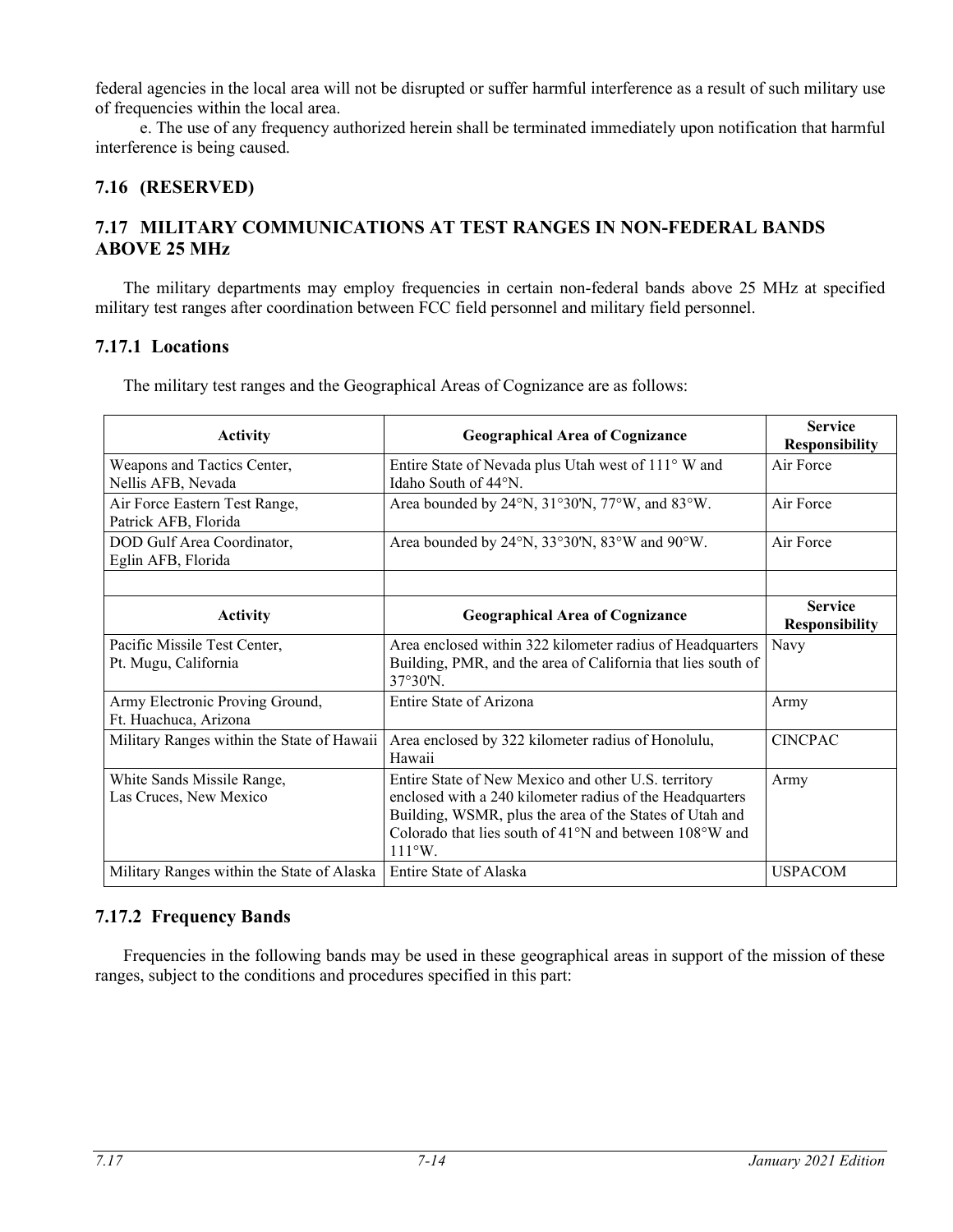| <b>MHz</b>   | MHz            |
|--------------|----------------|
| 25.01-25.33  | 144.0-148.0    |
| 25.85-26.48  | 150.8-156.25   |
| 26.95-27.54  | 156.35-156.7   |
| 28.00-29.89  | 156.9-157.0375 |
| 29.91-30.00  | 157.1875       |
| 30.56-32.00  | 162.0125       |
| 33.00-34.00  | 174.0-216.0    |
| 35.00-36.00  | 450.0-608.0    |
| 37.00-38.00  | 614.0-890.0    |
| 39.00-40.00  | 942.0-960.0    |
| 42.00-46.60  | 1850-2110      |
| 47.00-49.60  | 2450-2690      |
| 50.00-73.00  | 6425-7125      |
| 75.40-108.00 | 10550-10680    |
|              | 11700-13250    |

Frequency bands above 13250 MHz are under consideration and will be designated later.

# **7.17.3 Conditions**

1. Non-federal allocated bands will not be used if the frequency requirements can be satisfied in federal allocated bands.

2. Proposed operations on non-federal frequencies should normally be limited to those of a highly intermittent nature which can be suspended or adjusted immediately upon notice that interference is being caused to a non-federal service. Care should be exercised in the selection of frequencies for proposed operations to avoid the likelihood of harmful interference to known non-federal operations. Where practicable, provision shall be made for identification of the transmissions of the military station either by the transmission of a call sign or periodic interruption of the transmissions in accordance with a prearranged schedule.

3. Military users of any frequency assigned pursuant to this procedure shall accept any interference that may be caused by non-federal services, shall not cause interference to any non-federal service, and shall not preclude new non-federal assignments on such a frequency.

4. This procedure does not apply to the development of military systems or concepts which may require changes in the National Table of Frequency Allocations. Any such development must be coordinated through appropriate Washington channels.

# **7.17.4 Coordination**

1. Proposed federal operations on non-federal frequencies which come within the purview of this procedure shall be coordinated with the FCC's Office of Engineering and Technology, Chief of Spectrum Coordination Branch, prior to the commencement of such operation. No operation on non-federal frequencies shall be conducted without prior concurrence by the FCC Chief of Spectrum Coordination Branch. If the FCC Chief of Spectrum Coordination Branch is unable to concur in a proposed operation and circumstances appear to warrant further consideration by higher authority, the request may be referred to military headquarters.

2. Requests for coordination submitted to the FCC Chief of Spectrum Coordination Branch shall include the following information:

a. Security classification, if any.

b. Frequency or frequencies proposed to be used.

c. Transmitter location or area of proposed operation. (If the transmitter is at a fixed location, give the geographic coordinates to the nearest minute as well as the nearest identifiable community. If the operation is portable or mobile, describe the area of proposed operation. If the transmitter is airborne, so specify and describe the general range of operations.)

d. Emission and bandwidth. (If pulsed emissions are used, give the approximate risetime and repetition rate.) e. Power. (Output power of transmitter.)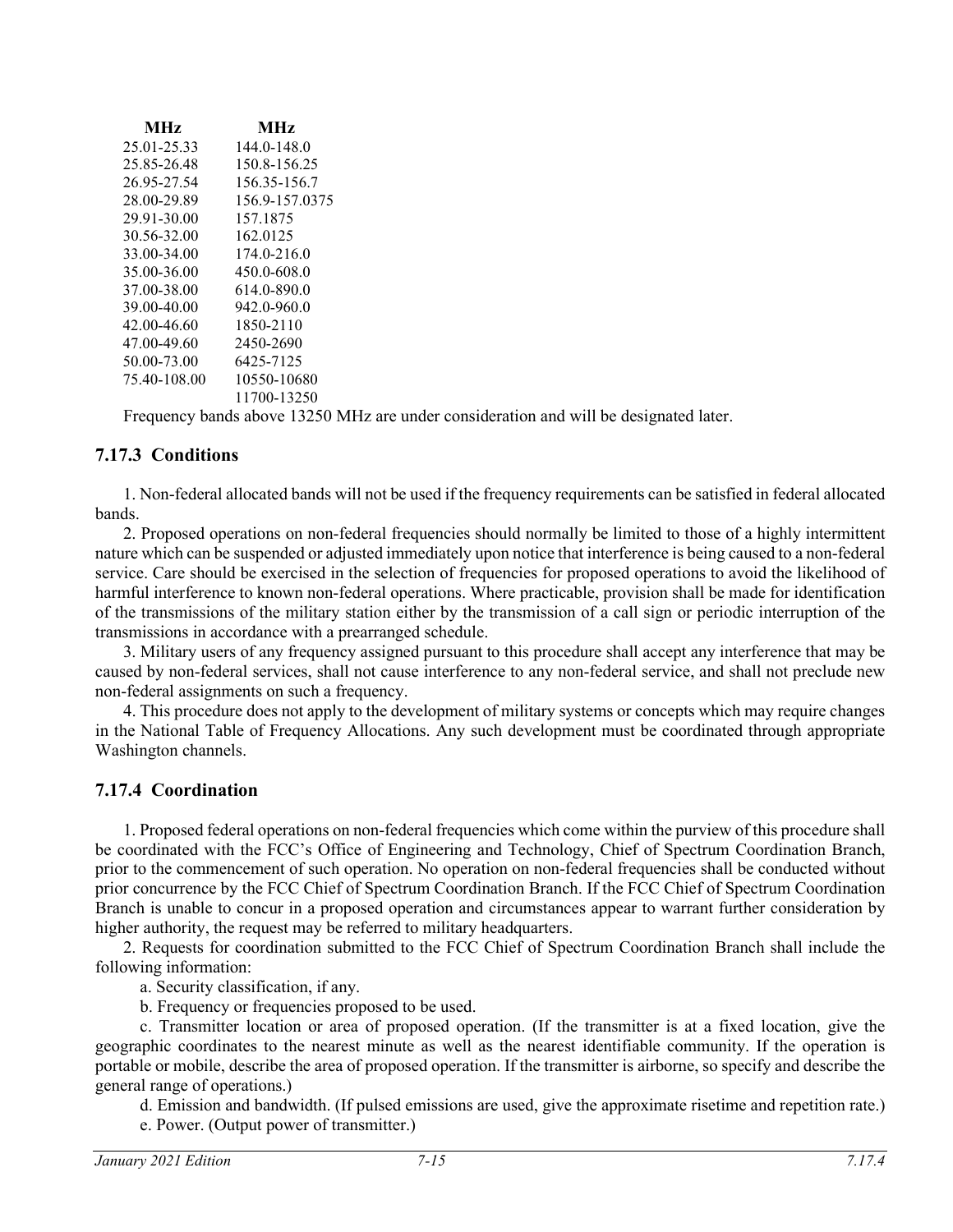f. Antenna. (Give type of antenna (whip, dipole, yagi, parabolic, etc.) approximate height of antenna above ground, power gain if any, and direction of main radiation lobe if a directive transmitting antenna is employed.)

g. Time of operation. (To the extent practicable, indicate whether the proposed operation will take place at specified hours or during certain periods of the day, whether the transmissions during operation will be continuous or intermittent with some indication as to the degree of intermittence, and whether the contemplated use will occur frequently or only upon special occasions. Such information will assist the Chief of Spectrum Coordination Branch in properly evaluating potential interference.)

h. Call signs. (Call sign information should be supplied, if appropriate. If identification is to be accomplished through periodic interruptions of the transmissions in accordance with a prearranged schedule, supply such a schedule.)

i. Expected duration of the proposed operation.

j. Remarks. (Any additional information which will be helpful in assessing potential interference.)

3. Military frequency coordinators shall not coordinate proposed frequencies with the FCC until it has been ascertained, to the coordinator's satisfaction, that the terms of this document can be met.

#### **7.17.5 Frequency Assignment Lists**

On an annual basis the military frequency coordinators will furnish in duplicate to the appropriate FCC Chief of Spectrum Coordination Branch a list of current assignments made pursuant to these arrangements.

#### **7.18 MILITARY TELEMETERING AND TERRESTRIAL TELECOMMAND IN RADIOLOCATION BANDS**

In order to transmit command signals to airborne vehicles being tracked and to receive status information from the vehicles, military telemetering and terrestrial telecommand operations are authorized in the bands 3100-3650, 5250-5925, 8500-10,000 MHz, 13.4-14.0 and 15.7-17.3 GHz when conducted as an integral part of the operation of authorized stations in the radiolocation service. Such telemetering and terrestrial telecommand operations shall be on a secondary basis to authorized stations operating in accordance with the National Table of Frequency Allocations.

# **7.19 (RESERVED)**

# **7.20 USE OF NON-FEDERAL FREQUENCIES BY THE FCC ENFORCEMENT BUREAU**

The FCC Enforcement Bureau is authorized to transmit on any frequency that is allocated or authorized for non-federal use under FCC Rule Parts 2, 15, 18, 22, 24, 25, 27, 30, 73, 74, 76, 78, 80, 87, 90, 95, 96, 97 and 101 for the purpose of enforcement and/or interference resolution.

# **7.21 TEMPEST ZONE TESTING OF PHYSICAL FACILITIES**

1. Federal stations are authorized to transmit necessary emissions for TEMPEST zone testing in the frequency range 10 to 1000 MHz on a non-interference basis to other operations in this band. These TEMPEST zone tests shall be conducted with the following restrictions:

a. The frequency range 10-1000 MHz will be broken into 4 bands for testing: 10-110 MHz, 100-200 MHz, 200-500 MHz and 500-1000 MHz. A bi-conical antenna will be used for 10-200 MHz. A log periodic antenna will be used above 200 MHz.

b. Testing will be done with a signal generator which produces a continuously swept sine wave. Sweep durations will not exceed two seconds for bands 10-110 and 100-200 MHz; or 5 seconds for the band 200-500 MHz; or 10 seconds for the band 500-1000 MHz.

c. The transmitting antenna will always be inside a building, and power will not exceed 3.5 watts input to the antenna.2. Prior to conducting a test, coordination by the test agency's FAS representative shall be effected with FAS representatives of all federal agencies and the FCC whenever such tests could affect their radio stations or FCC licensees.

3. Non-federal stations conducting TEMPEST zone testing under contract should apply for license under Part 5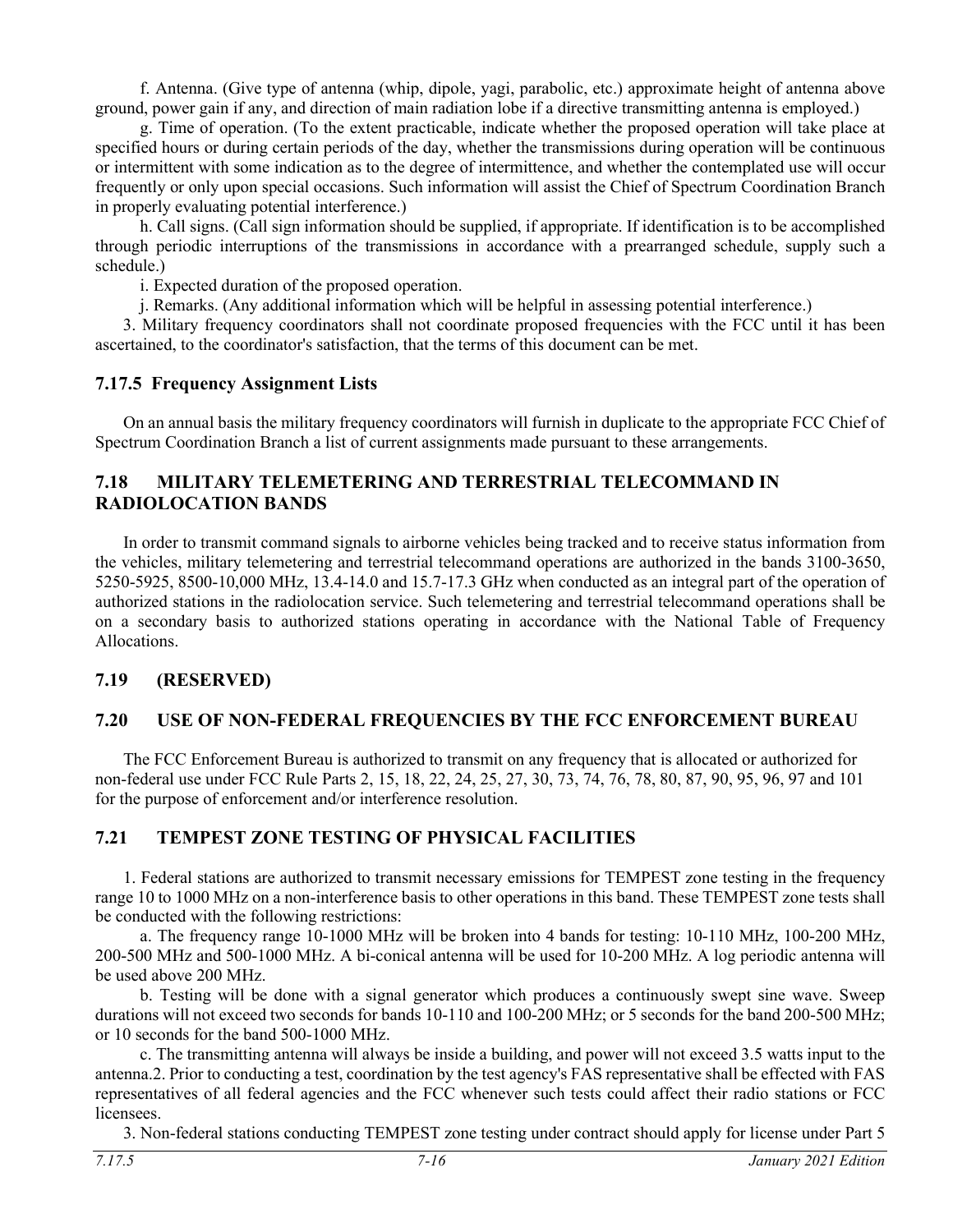(Experimental Radio Services) of the FCC Rules. These operations shall be coordinated with the contracting agency and other federal agencies by the FCC FAS representative, as appropriate.

# **7.22 USE OF FREQUENCIES 10.525 GHz AND 24.150 GHz OR THE BAND 33.4-36.0 GHz FOR RADIOLOCATION DEVICES**

Federal agencies may operate radio units for the purpose of determining distance, direction, speed or position by means of a radiolocation device on the frequencies 10.525 GHz and 24.150 GHz or in the band 33.4-36.0 GHz, provided FCC type-accepted equipment or equipment developed with identical standards or specifications is used.

# **7.23 FEDERAL GOVERNMENT AGENCIES AS END USERS OR CUSTOMERS OF FCC-LICENSED SERVICES**

1. Federal Government entities may, without further authority from the Assistant Secretary or NTIA, use the radio frequency spectrum for telecommunication as end users or customers of any FCC-licensed system or service so long as the operation of the federal entities' radio frequency devices and equipment is under the control of the FCC licensee; does not require an individual FCC license; and such devices, equipment, and uses are in accordance with applicable FCC rules and regulations.

2. In addition, Federal Government entities may, without further authority from the Assistant Secretary or NTIA, use the radio frequency spectrum for telecommunication as end users or customers in any FCC service that is licensed by rule so long as the federal entities' radio frequency devices, equipment, and uses are in accordance with applicable FCC rules and regulations.

3. The blanket authority addressed by this section covers licensed services, including those licensed by rule, contained in Title 47 of the Code of Federal Regulations.

4. Federal end users and customers covered by this section may be accorded the same privileges and are subject to the same obligations as non-federal end users and customers.

5. For services that, under applicable rules, provide no customer or end-user protection from harmful interference caused by another authorized user, federal entities may not use such services to support operations that safeguard human life or property.

6. This section does not relieve federal users from any applicable policy, guidance, or regulations issued by their agencies governing the use of such devices, equipment, or services.

# **7.24 (RESERVED.** SEE CHAPTER 12.**)**

# **7.25 USE OF ELECTRONIC ATTACK AND ELECTRONIC COUNTERMEASURES**

#### **7.25.1 General; Coordination; Definitions**

1. The use of stations or devices designed or intended to cause harmful interference to electromagnetic communications is prohibited unless specifically authorized by law and such use is in accordance with this section, Section 7.14 of this Manual, or a separate authorization from the National Telecommunications and Information Administration (NTIA).

2. To the extent such stations or devices are so authorized and used by a federal agency, close coordination with NTIA, the Federal Communications Commission (FCC), the Federal Aviation Administration (FAA), and any other potentially affected federal agencies is required to facilitate safe and effective use of these stations and devices and to minimize collateral risk of interference to other authorized users of the radio frequency spectrum. For purposes of such coordination, the authorized agency shall provide all required or requested information to at least the following:

- (a) NTIA, Office of Spectrum Management, Frequency Assignment Branch (FAB):
	- FAB@ntia.gov (unclassified only)
	- FAB@doc.sgov.gov (SIPRNET)
	- Confirm receipt at 202-482-1132
- (b) FCC Operations Center (24/7):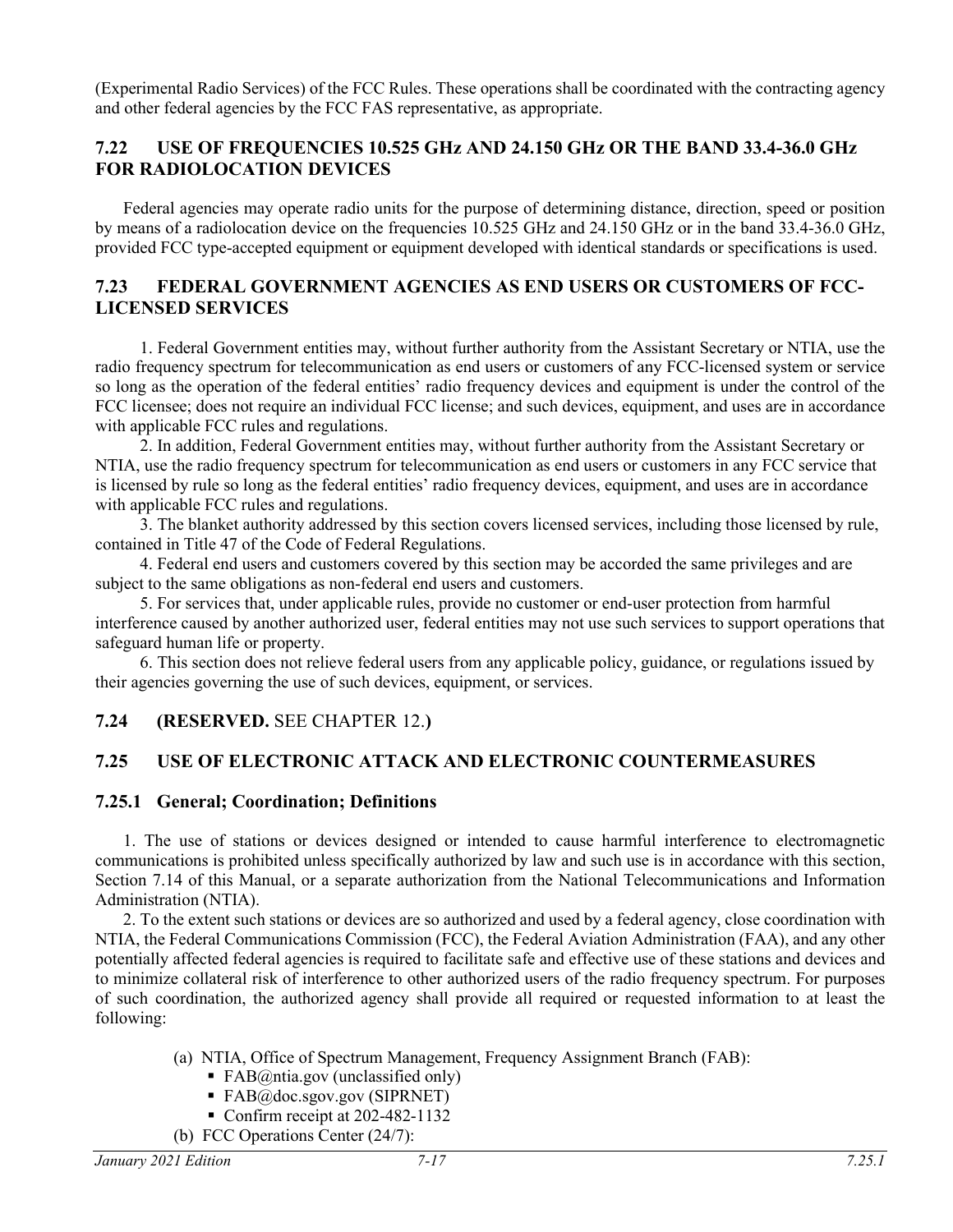- FCCOPS@fcc.gov (unclassified only)
- FCCOPS@saber.pentagon.smil.mil (SIPRNET)
- Confirm receipt at 202-418-1122
- (c) FCC, Office of Engineering and Technology, Spectrum Coordination Branch:
	- $\bullet$  OET-SCB@fcc.gov (unclassified only)
	- Confirm receipt at 202-418-2470
- (d) FAA:
	- FAA-DOD-LIAISON@faa.gov (unclassified only)
	- FAA-DOD Liaison@faa.sgov.gov (SIPRNET)
	- Confirm receipt with Military Team Lead at 202-595-4624 or 202-267-8584 or with Military Liaison at 202-603-4965 or 202-267-5981

3. For purposes of this section, the terms "electronic attack" (EA) and "electronic countermeasures" (ECM) have the meanings given those terms in the documents referenced below. However, in the absence of definitions in those documents, these terms mean the operational deployment of devices, equipment, or techniques with the objective of intentionally disrupting the operation, operational effectiveness, or performance of electronics and electrical equipment through the use of jamming, electromagnetic energy, or directed energy to cause harmful interference.

# **7.25.2 Use of EA and ECM by the Department of Justice in Response to Radio-Controlled Improvised Explosive Devices**

1. The Department of Justice (DOJ) is authorized to conduct EA and ECM operations in accordance with the most recent version of the DOJ document entitled "Authorization of Radio Transmission and the Control of Interference Applicable to the Department of Justice Program for Applying Electronic Countermeasures in the United States in Response to Threats of Radio-Controlled Improvised Explosive Devices."

2. This document contains details of a Federal Bureau of Investigation (FBI) sponsored ECM program designed to address the requirements of bomb squads in response to radio-controlled improvised explosive devices. The DOJ document describes required training and certification procedures for program participants, identifies the type of equipment to be used (along with requirements for tracking, replacement, and retirement of such equipment), and summarizes the general program limits and safeguards such as coordination and reporting requirements for frequency management and interference mitigation and control.

3. This document is only approved for limited release to the program's sponsors and contractors, to trained and certified program participants, and to other federal agencies in connection with the program. Copies are available to approved entities only through a controlled distribution by the FBI or from NTIA. DOJ will review this document annually and provide updates to NTIA accordingly.

# **7.25.3 Use of EA and ECM by the Military Departments in Response to Threats Posed by Unmanned Aircraft Systems and Unmanned Aircraft to Covered Facilities and Assets**

1. The military departments are authorized to conduct EA and ECM operations against Unmanned Aircraft Systems (UAS) and Unmanned Aircraft (UA) in accordance with Section 130i of Title 10, United States Code, as amended, and applicable regulations and guidance documents issued thereunder.

2. Such guidance documents and other applicable directives and policies set forth, among other things, detailed requirements and procedures that govern the use of EA and ECM against UAS/UA, including measures to prevent and mitigate collateral impacts and unintended harmful interference. These measures include coordination and notification requirements and procedures for obtaining specific frequency clearances. These documents also outline operator training, equipment tracking and control, and "stop buzzer" notification requirements.

3. Release of the aforementioned documents is limited to the military departments, other Department of Defense (DOD) components (including the Combatant Commands) and other federal agencies. Copies are available only through a controlled distribution by DOD or by NTIA pursuant to its document distribution procedures.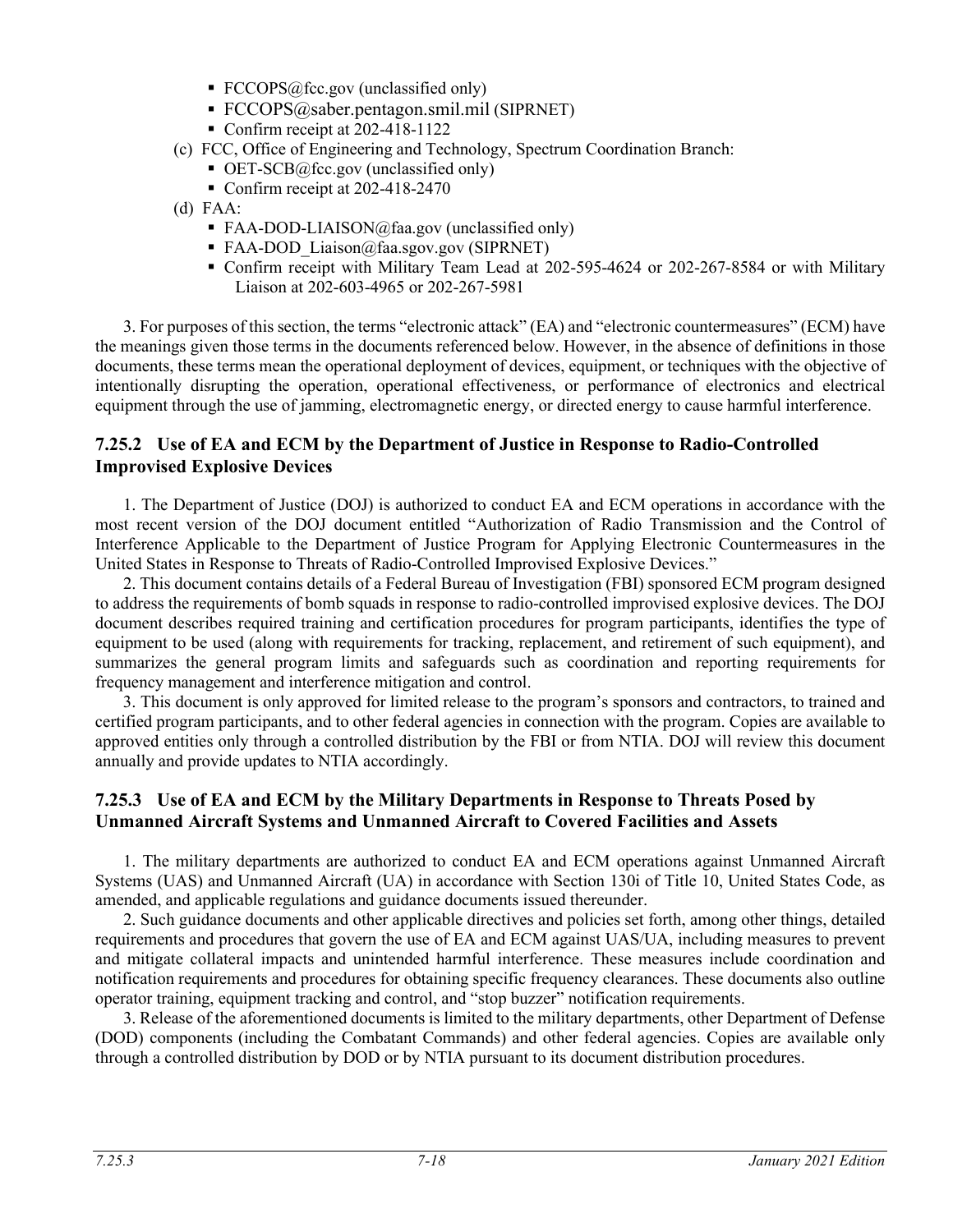#### **7.25.4 Use of EA and ECM by the Department of Energy in Response to Threats Posed by UAS and UA to Covered Nuclear Facilities and Assets**

1. The Department of Energy (DOE) is authorized to conduct EA and ECM operations against UAS and UA in accordance with Section 2661 of Title 50, United States Code, and applicable regulations and guidance documents issued thereunder.

2. Such guidance documents and other applicable directives and policies set forth, among other things, detailed requirements and procedures that govern the use of EA and ECM against UAS/UA, including measures to prevent and mitigate collateral impacts and unintended harmful interference. These measures include coordination and notification requirements and procedures for obtaining specific frequency clearances. These documents also outline operator training, equipment tracking and control, and "stop buzzer" notification requirements.

3. Release of the aforementioned documents is limited to DOE and other federal agencies. Copies are available only through a controlled distribution by DOE or by NTIA pursuant to its document distribution procedures.

#### **7.25.5 Use of EA and ECM by the Departments of Justice and Homeland Security in Response to Threats Posed by UAS and UA to Covered Facilities and Assets**

1. The Department of Justice (DOJ) and the Department of Homeland Security (DHS) are authorized to conduct EA and ECM operations against UAS and UA in accordance with Section 124n of Title 6, United States Code, and applicable regulations and guidance documents issued thereunder.

2. Such guidance documents and other applicable directives and policies set forth, among other things, detailed requirements and procedures that govern the use of EA and ECM against UAS/UA, including measures to prevent and mitigate collateral impacts and unintended harmful interference. These measures include coordination and notification requirements and procedures for obtaining specific frequency clearances. These documents also outline operator training, equipment tracking and control, and "stop buzzer" notification requirements.

3. Release of the aforementioned documents is limited to DOJ, DHS, and other federal agencies. Copies are available only through a controlled distribution by DOJ, DHS, or NTIA pursuant to their document distribution procedures.

#### **7.25.6 Use of EA and ECM for Testing and Evaluation of EA and ECM Equipment**

1. Unless otherwise authorized by Section 7.14 of this Manual or any of the above provisions of this section, federal agencies engaged in research, development, testing, and evaluation of technologies and equipment for purposes of EA or ECM must conduct all over-the-air testing and evaluation of such technologies and equipment in accordance with the following provisions under a pre-coordinated special temporary authorization (STA) obtained from NTIA pursuant to Section 8.3.32 of this Manual.

2. Notwithstanding the provisions of Section 8.3.32 and to facilitate close coordination with NTIA, FCC, FAA, and other agencies, the following additional requirements (with reference to the corresponding paragraph in Section 8.3.32) shall apply to any federal agency STA request for testing and evaluation of EA and ECM equipment:

a. Timing (per para. 3 of Sec. 8.3.32). NTIA may provide, at its discretion, more than five (5) business days to circulate such requests among impacted users to ensure adequate interagency review and coordination. No "emergency" STA requests for EA and ECM testing and evaluation operations will be accepted. It is strongly recommended that such requests be:

(1) Submitted to NTIA at least sixty (60) days prior to the requested start date of the proposed operation, if possible, but no such requests shall be submitted later than thirty (30) days before the proposed start date;

(2) Pre-coordinated (per para. 7(a) of Sec. 8.3.32) directly with the FAA contacts in para. 2(d) of Section 7.25.1 above and any other affected federal agencies if the requested bands (or in the case of significant emissions outside of such bands) overlap those in which the FAA and other affected agencies have potential victim assignment(s) (e.g., frequency bands listed under the Aeronautical Advisory Group in Section 1.3.2 and in Section 8.3.16 of this Manual);

(3) Pre-coordinated (per para. 7(b) of Sec. 8.3.32) directly with the FCC contacts in para. 2(b)-(c) of Section 7.25.1 above if the requested bands overlap any non-Federal allocation listed in the National Table of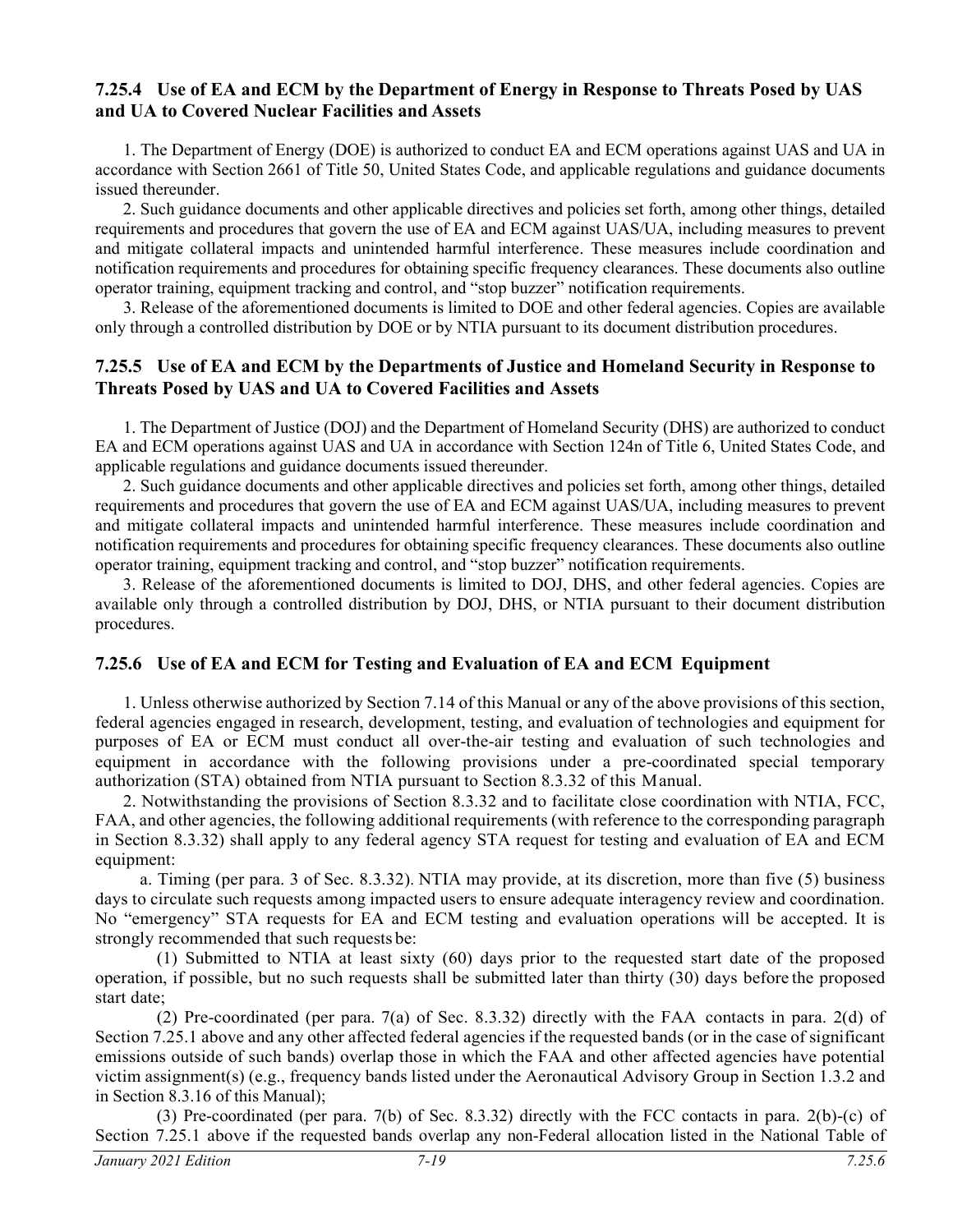Frequency Allocations under Part 2 of the FCC's rules (including bands used for unlicensed devices, such as ISM bands at 902-928 MHz, 2.4 GHz, and 5 GHz) or non-Federal authorized use listed in the Table; and

(4) Pre-coordinated (per para. 7(b) of Sec. 8.3.32) directly with potentially affected FCC licensees especially when proposed testing will occur near populated areas.

b. Stop Buzzer Information (per para. 4 of Sec. 8.3.32). Stop buzzer contact information shall be included in the STA request, updated as necessary, and provided to the NTIA, FCC, and FAA contacts in para. 2 of Section 7.25.1 above (and to other potentially affected federal agencies). Such information shall include primary and backup phone numbers and e-mail addresses of on-site federal agency personnel who have authority and ability to shut down testing and evaluation operations in the event of reported interference.

c. Use of Assets Already in the Government Master File (GMF) (per para. 5 of Sec. 8.3.32). Upon request, NTIA may waive this requirement.

d. Additional Data Requirements (per para. 6 of Section 8.3.32). NTIA, at its discretion or upon request from the FCC, FAA or other potentially impacted agencies, may require additional data from the requesting agency, including but not limited to: specific data on emissions outside of the requested bands, frequency agility, power reductions, site location, terrain, direction of transmissions; identification of known population centers that could be affected by the testing; a copy of the test plan; and applicable federal contract or cooperative agreement numbers and contracting officer's point of contact information.

#### **7.26 AUTHORIZATION TO UTILIZE SPECTRUM BY FEDERAL SURFACE DEFECT TESTING SYSTEMS FOR LOW OBSERVABLE AIRCRAFT**

Military departments desiring to deploy Surface Defect Testing Systems (SDTS) and associated components in a controlled environment for testing of surface defects on low-observable (LO) aircraft shall submit requests for equipment spectrum certification and frequency assignments to the Spectrum Planning Subcommittee (SPS) and FAS, respectively, in accordance with the requirements and procedures established in Chapters 8 and 10 of this Manual.

#### **7.26.1 SPS Process**

1. The SPS will generally apply the analysis method outlined in Chapter 8 to evaluate the compatibility of the proposed surface defect testing system that fall within the bounds of DSO-CR-13-114 "Assessment of Compatibility between Low Observable (LO) Diagnostic Measurement Systems and Selected Systems" (LO Report)<sup>[3](#page-19-0)</sup>. During the SPS review and preliminary assessment of the system, the coordination trigger-distance tables from the LO Report will be used.

a. If the proposed location and frequency band or bands fall within a coordination trigger-distance, the SPS will request the submitting agency to coordinate with the affected agency or agencies to further assess the potential impact and come up with agreeable interference mitigating techniques or procedures. Techniques might include such actions as reducing power and/or locking out certain frequency bands of concern prior to approving SPS certification. The affected agency or agencies may require the requesting agency to provide more detailed analyses or perform additional measurements. The measurements or analyses may consider additional technical factors of the system and site characteristics. When tests on systems of concern are not feasible, it is possible that a surrogate system may be used.

b. If the proposed location and frequency bands fall outside the coordination trigger-distance, the SPS will certify the equipment without further analyses or measurements.

c. Any additional measurements or analyses used to evaluate or establish compatibility or Trigger Distance table during the SPS review or assessment process will become a resource to be considered for frequency application as well as supporting future spectrum certification requests of new and similar SDTS.

2. If the RF characteristics of an LO system fall outside of the bounds of the characteristics used in the LO Report the submitting agency is required to provide new electromagnetic compatibility reports, coordination trigger-

<span id="page-19-0"></span> $3$  A copy of this report is located at [http://www.ntia.doc.gov/technical-reports.](http://www.ntia.doc.gov/technical-reports)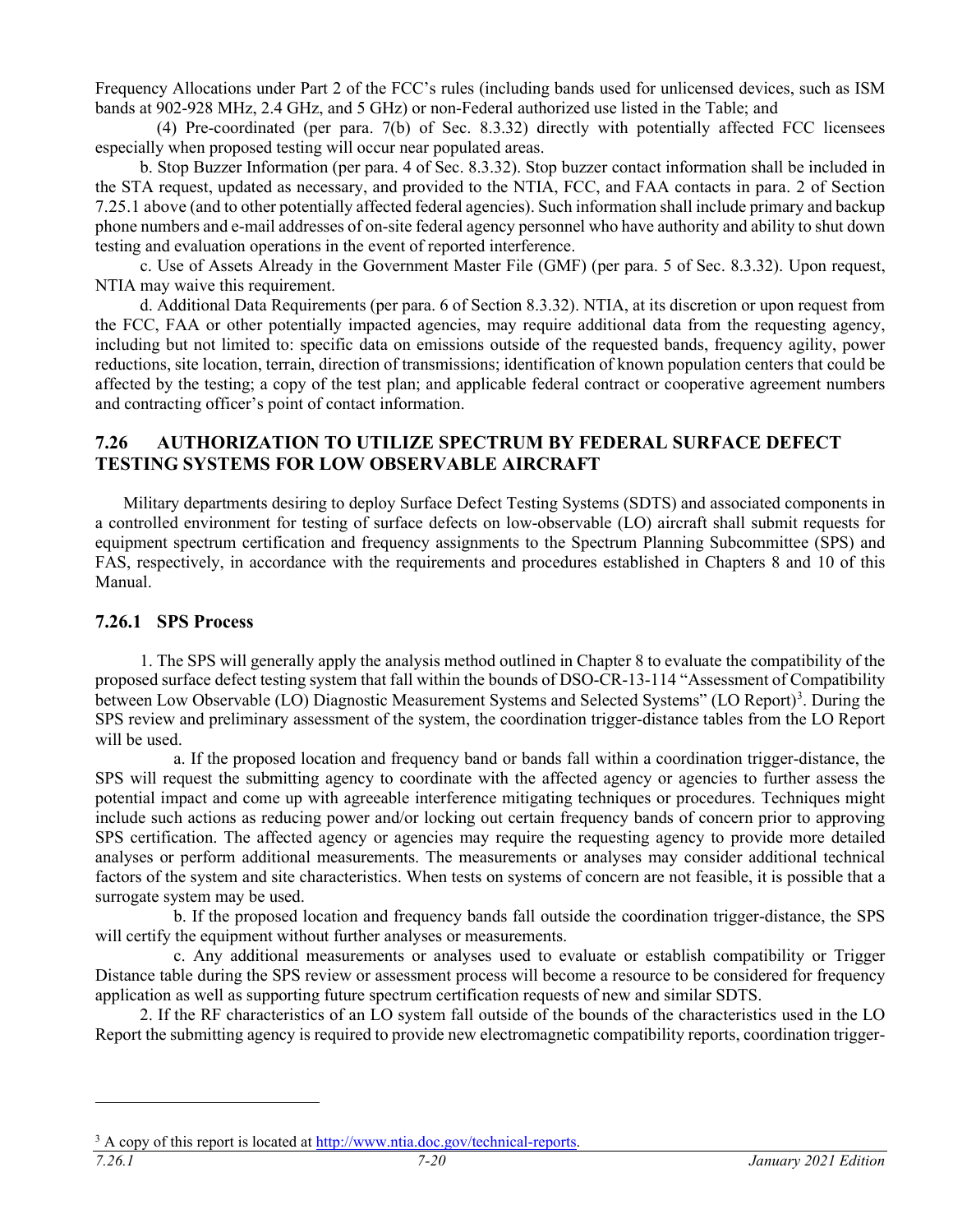distance tables and/or additional measurements to include supporting test data to the SPS for consideration and approval.

# **7.26.2 FAS Process**

The FAS will use the NTIA certification and the referenced SPS assessment to evaluate the frequency assignment applications for SDTS. The agencies will have a final opportunity to refine any mitigation that might be necessary during the FAS review.